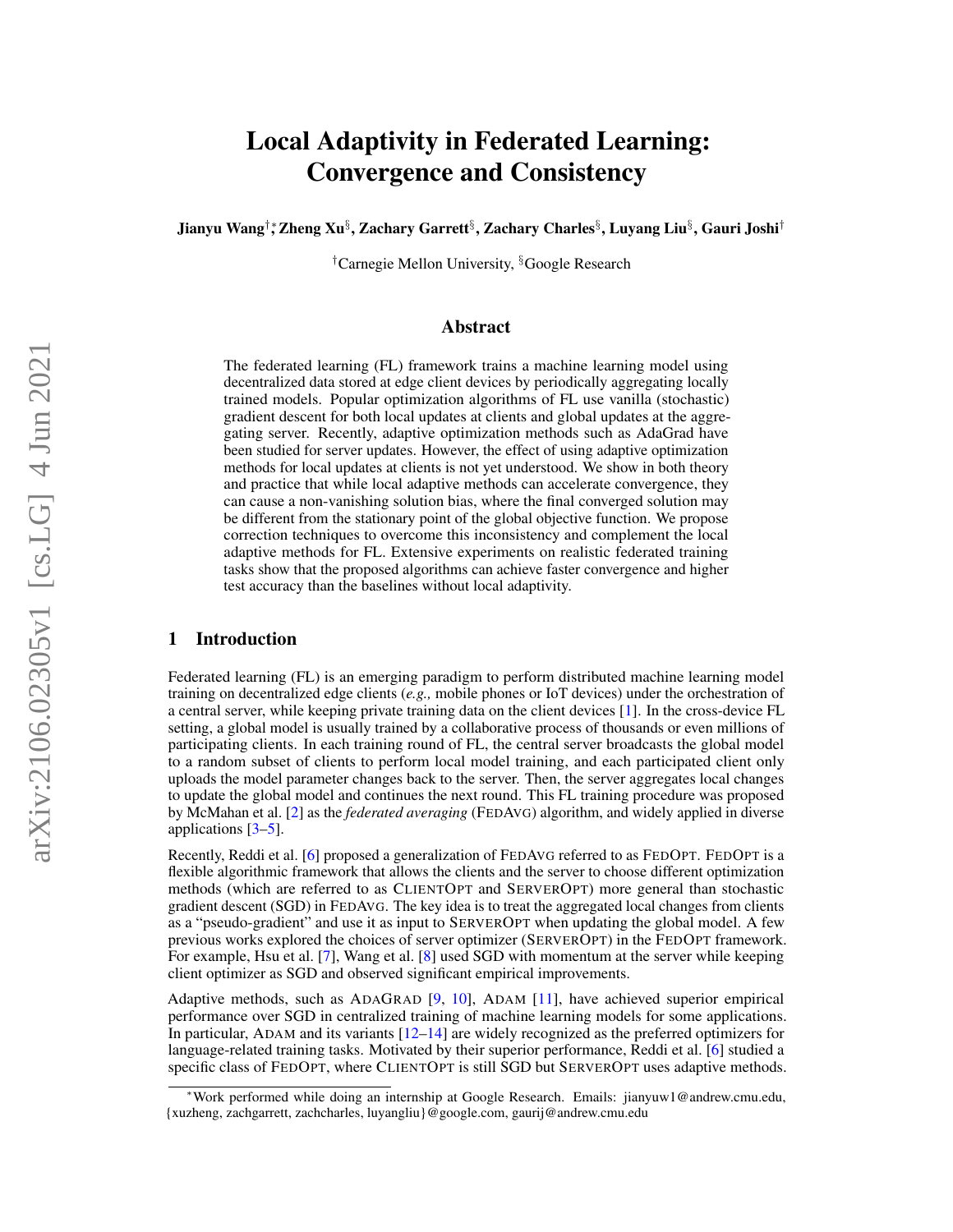<span id="page-1-0"></span>

Figure 1: The effects of local adaptive methods on a synthetic 2D quadratic problem. Instantiations of FEDOPT with local adaptivity can be viewed as finding the fixed points of some operator  $\mathbb{E}[\mathcal{A}]$ . For various methods, we plot (a) the norm  $||x - \mathbb{E}[A(x)||]$ , where darker colors indicate closer to the fixed point (Under local ADAGRAD, the optimization landscape is better conditioned, but the fixed-point is inconsistent with the global minimum of the original global objective.); (b) training curves where the client learning rate is decayed at rounds 200, 400. We develop correction methods that can correct the inconsistency, while retaining the better conditioning.

It has been validated through extensive experiments in [\[6,](#page-9-4) [15\]](#page-9-12) that the server-only adaptive methods can achieve faster convergence than vanilla FEDAVG in many federated training tasks.

Despite the success of using server-side adaptive methods, the power of adaptivity has not been fully utilized in the FEDOPT framework, particularly on the client side. Instead of using adaptive methods only in SERVEROPT for periodical updates per communication round, one can also choose to use adaptive methods in CLIENTOPT for every local iteration, or in both CLIENTOPT and SERVEROPT. Client adaptive methods can accelerate the local convergence by better utilizing the geometric information of the local objectives. Unfortuantely, there are little to no literature exploring this promising direction. It remains an open problem whether the faster local convergence can be translated into faster global convergence and savings in communication rounds.

In this paper, we explore the usage of local adaptive methods and provide affirmative answers to the question: *Can federated learning effectively use adaptive optimization methods on local clients?* Specifically, our main contributions are listed as follows.

1. We identify that naively changing CLIENTOPT in the FEDOPT framework from SGD to adaptive methods or other stateful optimizers can be problematic, as it does not define how to update client optimizer states (*i.e.,* pre-conditioners and momentum buffers) across rounds. We propose to overcome this discontinuity issue by restarting the update of client optimizer states at the beginning of each round. This simple method enables the usage of local adaptivity in FEDOPT. We also show that, on many practical training tasks, using adaptive optimizers on clients can achieve faster convergence and higher test accuracy than previous methods.

2. We further provide a theoretical analysis for strongly convex functions to understand the effects of various client optimizers. Our theorem suggests that performing FEDOPT can be viewed as finding the fixed points of some operator  $\mathbb{E}[\mathcal{A}]$ , the expression of which is determined by client optimizers. Local adaptivity can change  $\mathbb{E}[A]$  in a way that yields faster convergence. However, this enhanced optimization may come with the cost of a *non-vanishing* solution bias – the point we converge to may be far away from the global minimizer of the original objective function, as illustrated in Figure [1.](#page-1-0)

3. In order to overcome the side effects of using adaptive client optimizers, we propose (1) local correction technique that can help to mitigate the non-vanishing solution bias; (2) global correction technique that can help to perserve the fast convergence property of adaptive methods. Using one or both of them on the top of adaptive client optimizers can achieve the highest test accuracy on all considered federated training tasks.

Related Works. In terms of using adaptive methods on clients, Xie et al. [\[16\]](#page-10-0), Karimireddy et al. [\[17\]](#page-10-1) proposed to use the same optimizer states (pre-conditioners and momentum buffers) on all clients, which is similar to server adaptive methods in [\[6\]](#page-9-4) and does not exploit local adaptivity. To the best of our knowledge, this paper is the first to let clients separately update their optimizer states and study the effects of adaptive client optimizers. Besides, there are few recent literature  $[18–21]$  $[18–21]$  also study the phenomenon that FEDAVG-style algorithms can converge to a mismatched solution from the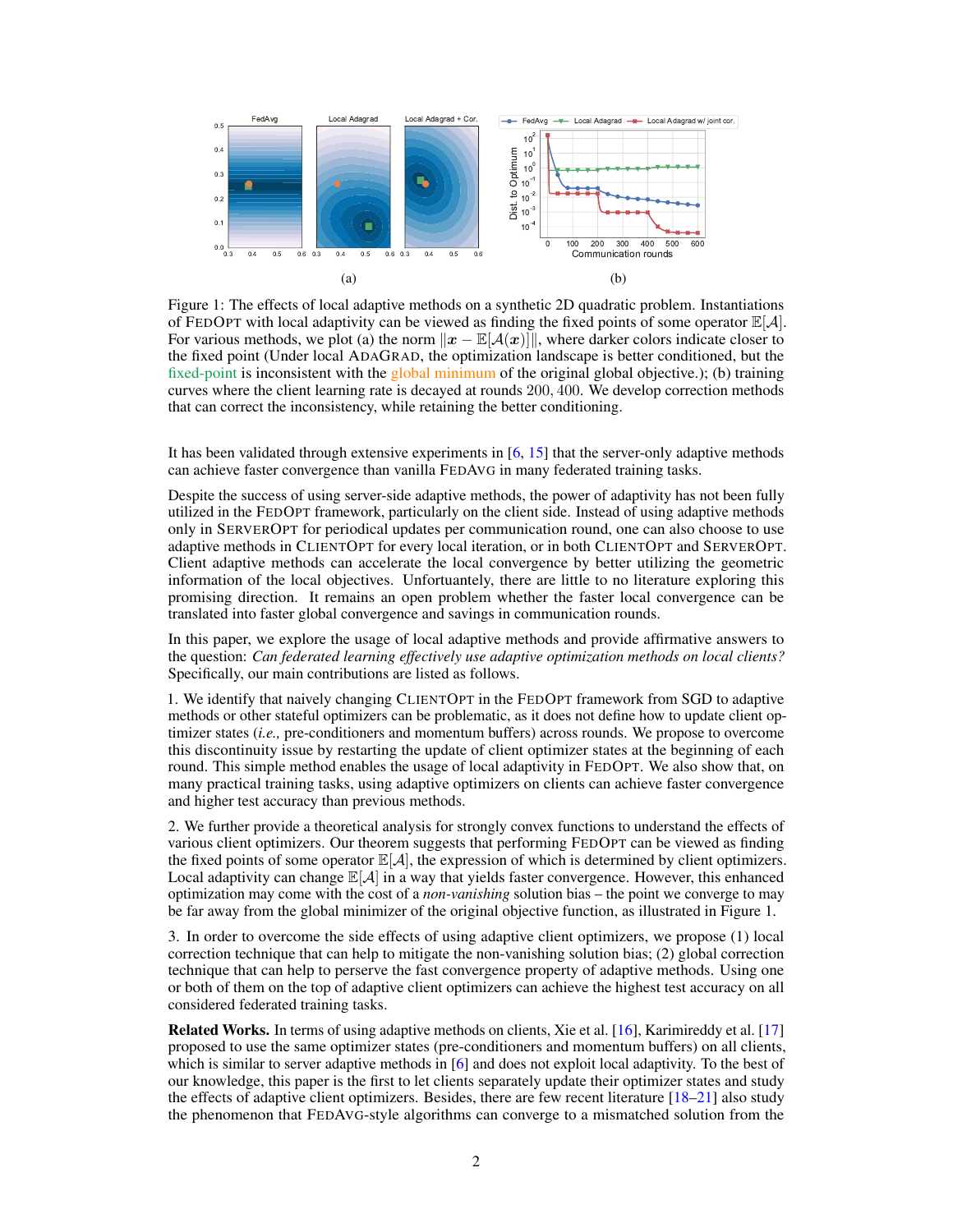optimal one. We refer readers to Section [4](#page-3-0) for detailed comparisons with these works. At last, within the FEDOPT framework, there are many more building blocks that can accelerate the convergence or improve the practical performance, for instance, using control variates [\[22,](#page-10-4) [17,](#page-10-1) [23\]](#page-10-5), regularizing the local objective functions  $[24-26]$  $[24-26]$ , sampling important clients more frequently  $[27-29]$  $[27-29]$ . In this paper, we focus on an important but rarely studied topic – local adaptivity, which is orthogonal and complementary to the above previous works.

## 2 Preliminaries

The Federated Learning Setup. In federated learning, the goal is to minimize the objective

$$
F(\boldsymbol{x}) = \mathbb{E}_{i \sim \mathcal{C}}[F_i(\boldsymbol{x})] \tag{1}
$$

where  $F_i(x) = \frac{1}{|\mathcal{D}_i|} \sum_{\xi \in \mathcal{D}_i} f_i(x, \xi)$  denotes the local objective function at client i, and  $f_i(x, \xi)$  is the loss function where  $\xi$  represents one data sample from the local dataset. In contrast to classic distributed learning, federated learning does not allow clients to share their local data with others or with the central server. As a consequence, the local data distributions  $\mathcal{D}_i$  may differ across clients. The term  $C$  denotes the distribution over the collection of all clients. The probability of selecting client i is  $w_i = \mathbb{P}_{\mathcal{C}}(i)$ , which is proportional to the dataset size of client i. Thus, for a finite set of M clients, the objective function becomes  $F(\boldsymbol{x}) = \sum_{i=1}^{M} w_i F_i(\boldsymbol{x})$ .

Operator View of Client Optimizers. In this paper, we are going to use operators to represent the general optimizers on clients. In particular, for each client  $i$ , we have the following definition.

<span id="page-2-0"></span>**Definition 1** (Client Optimizer Operator). We define an operator  $A_i(x; k, \Xi_i, s_i) : \mathbb{R}^d \to \mathbb{R}^d$ , which *outputs the updated model after performing* k *steps of a given client optimizer on the local objective*  $F_i$ , from initial model x, with initial optimizer states  $s_i$  and random sources  $\Xi_i$  (e.g., noise in *stochastic gradients).*

The operator  $A_i$  defines how the local models and the client optimizer states (*i.e.*, pre-conditioners and momentum buffers) are updated. When the parameters  $k, s_i, \Xi_i$  are given, the output of  $\mathcal{A}_i$  will only depend on the starting point x. The specific form of  $A_i$  changes with the choice of optimizers and its analytical expression can be complicated. For example, when the client optimizer is pre-conditioned SGD (a generalized version of ADAGRAD) [\[30\]](#page-10-10), we have

$$
\mathcal{A}_i(\boldsymbol{x}; k, \Xi_i, \boldsymbol{s}_i) = \boldsymbol{x} - \eta_i \sum_{s=0}^{k-1} P_i^{(s)} g_i(\boldsymbol{x}^{(s)}; \boldsymbol{\xi}^{(s)})
$$
(2)

where  $\eta_i$  is the client learning rate,  $x^{(s)}$  is the local model after s local iterations,  $g(x^{(s)}; \xi^{(s)})$ denotes the stochastic gradient evaluated on a random mini-batch  $\xi^{(s)},$  and  $\bm{P}_i^{(s)}$  is referred to as the *pre-conditioner*. In vanilla SGD, the pre-conditioner is just the identity matrix; In ADAGRAD, the pre-conditioner is updated as follows:

$$
\boldsymbol{P}_i^{(s)} = ((\boldsymbol{P}_i^{(s-1)})^{-2} + \text{diag}\{g(\boldsymbol{x}^{(k)}; \boldsymbol{\xi}^{(k)})g(\boldsymbol{x}^{(k)}; \boldsymbol{\xi}^{(k)})^\top\})^{-\frac{1}{2}}
$$
(3)

where  $P_i^{(-1)} = s_i$  is the initial optimizer states. In this example, the random sources  $\Xi_i = \{\xi^{(s)}\}$ represents all randomness in the stochastic gradients.

**Operator View of FEDOPT.** Based on Definition [1,](#page-2-0) at each round  $t$  of FEDOPT, the server broadcasts the global model  $x^{(t)}$  as an initial point to clients. Then, client i uses  $A_i$  to obtain the locally updated model as follows:

<span id="page-2-2"></span><span id="page-2-1"></span>
$$
\boldsymbol{x}_i^{(t,\tau_i)} = \mathcal{A}_i(\boldsymbol{x}^{(t)}; \tau_i, \boldsymbol{\Xi}_i^{(t)}, \boldsymbol{s}_i^{(t)}).
$$
\n(4)

After that, the server aggregates local models changes  $x^{(t)} - x^{(t,\tau_i)}_i$  and uses SERVEROPT to update the global model to  $x^{(t+1)}$ . Since the server optimizer does not influence the properties of  $A_i$  and the main purpose of this paper is to understand the effects of client optimizers, we assume SERVEROPT is gradient descent (GD) unless stated otherwise, which means that each client participates every round and there is no server pre-conditioner. Our results can be naturally extended to other server optimizers and sampled clients without changing the main insights on client optimizers. Then, the GD-based global update rule of FEDOPT can be written as

$$
\boldsymbol{x}^{(t+1)} = \boldsymbol{x}^{(t)} - \alpha \sum_{i=1}^{M} w_i [\boldsymbol{x}^{(t)} - \mathcal{A}_i(\boldsymbol{x}^{(t)}; \tau_i, \Xi_i^{(t)}, \boldsymbol{s}_i^{(t)})] \tag{5}
$$

where  $\alpha$  denotes the server learning rate for SERVEROPT.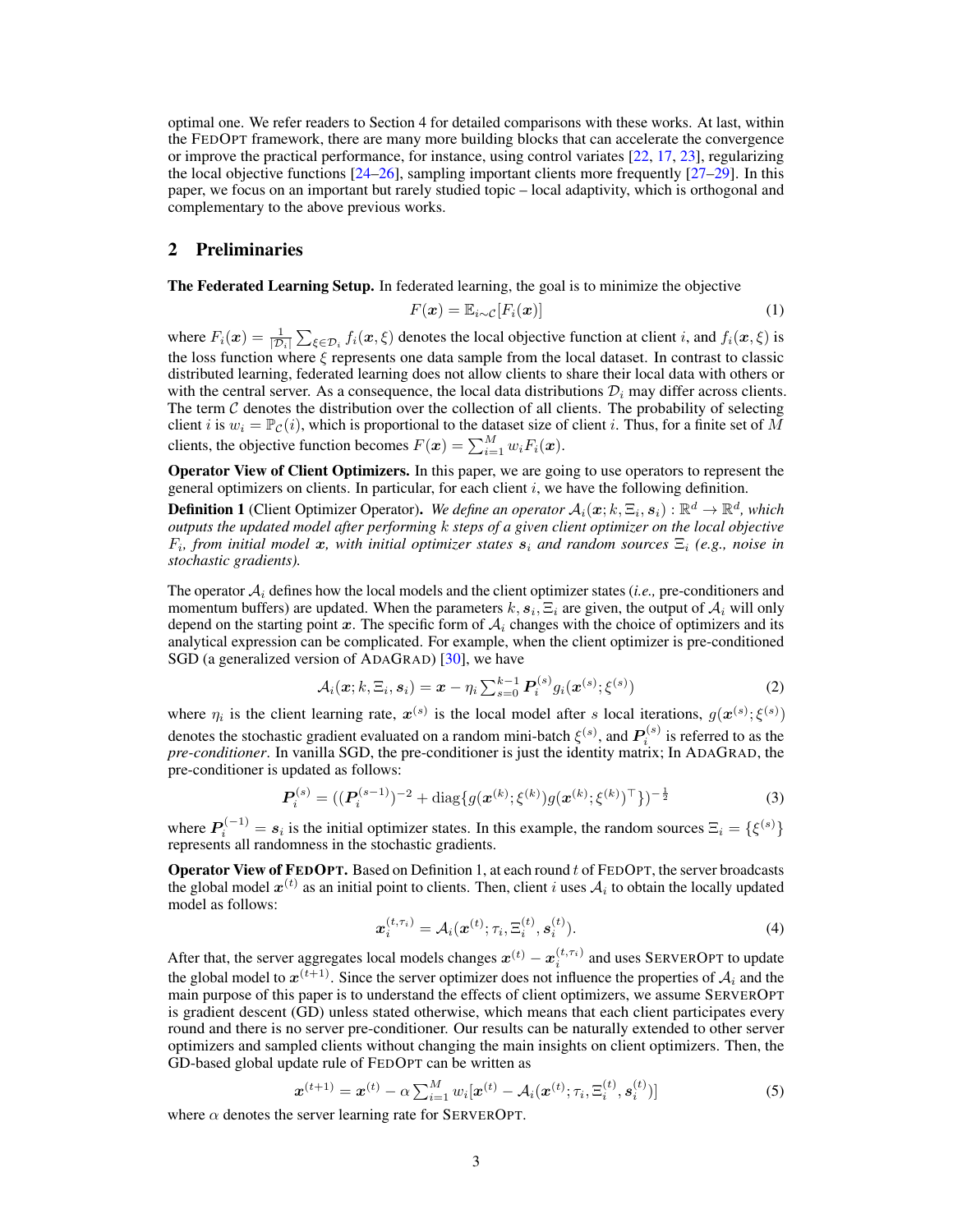## <span id="page-3-1"></span>3 How to Apply Adaptive Methods on Clients

In this section, we describe the challenges of using local adaptivity in FEDOPT and propose a simple, yet effective method to enable the usage of local adaptivity in FEDOPT without incurring additional communication costs.

Challenge in FEDOPT: Discontinuity of Client Optimizer States. According to the update rules [\(4\)](#page-2-1) and [\(5\)](#page-2-2) of FEDOPT, we observe that FEDOPT can not be directly applied to adaptive client optimizers, as it lacks the articulation of handling the initial optimizer states  $s_i$  across rounds and clients. To be specific, in FEDOPT, the client updates are isolated not only from each other but also from different rounds due to the local iterations. While FEDOPT uses SERVEROPT to bridge the gap between local iterates in different rounds (*i.e.*, it specifies how to obtain  $x^{(t+1)}$  from  $\{x_i^{(t,\tau_i)}\}$ ), it does not define how to update the initial optimizer states  $s_i$  across rounds. We refer to this problem as *discontinuity of client optimizer states*.

A natural but impractical idea to tackle the discontinuity problem is to let each client inherit its own client optimizer states from previous rounds. However, these previous states can be stale and inaccurate because they are evaluated at point  $x_i^{(t-1,\tau_i)}$  and do not take account of the possibly dramatic changes from  $x_i^{(t-1,\tau_i)}$  to the current iterate  $x^{(t)}$ . When the server only selects a random subset of clients at each round, the staleness will be further exacerbated, as one client may be disconnected from the server for multiple rounds. Besides, this solution is impossible in many applications of FL (*e.g.,* the cross-device setting) that requires clients to be stateless and not to maintain any persistent states across rounds, due to privacy and system constraints [\[1\]](#page-9-0). Furthermore, one can also choose to synchronize the local optimizer states at the end of each round and use the synchronized states as the initial value for next round. For example, Yu et al. [\[31\]](#page-10-11) has used a similar strategy to synchronize momentum buffer when the clients use momentum SGD. However, in order to aggregate and broadcast the additional optimizer states, this strategy would incur doubled or tripled communication costs compared to FEDOPT with vanilla SGD client optimizer.

Our Proposal: Restarting Client Optimizer States. To work with the above challenges, we propose a simple yet effective approach. Instead of applying potentially complicated mechanisms to synchronize optimizer states across clients, we restart the updates of client optimizer states at the beginning of each round. That is, resetting the pre-conditioners to a constant and resetting the momentum buffers to zero. This strategy does not require any information from previous rounds, so it is compatible with application settings that require stateless clients. Also, it does not incur addition communication costs, as only the local model changes are aggregated.

To verify the advantage of this simple strategy, in Figure [1b,](#page-1-0) we provide simulation results on a toy problem of quadratic functions with deterministic gradients. The result shows the restarting strategy on local ADAGRAD (*i.e.,* the green curve) can achieve significantly faster convergence speed, comparing to vanilla FEDAVG (*i.e.,* the blue curve) when the tolerance to the global optimal is relatively large. The fast convergence is also observed on practical federated training tasks (see Figure [2](#page-7-0) and more discussions in Section [6\)](#page-6-0).

## <span id="page-3-0"></span>4 Effects of Client Optimizers on Convergence and Consistency

Another important observation from the toy example in Figure [1b](#page-1-0) is that local ADAGRAD converges to a point which is quite far away from the global optimum. Even if we decay the client learning rate, this inconsistency problem still cannot be mitigated or becomes even worse. In this section, we will theoretically analyze the effect of client optimizers on the convergence and provide insights into the trade-off between convergence speed and the consistency of the solution.

FEDOPT Performs Fixed Point Iteration. When using the restarting strategy proposed in Section [3,](#page-3-1) the argument  $s_i$  representing the initial optimizer state in the operator  $A_i$  can be omitted since it is set to its default initial value and is the same on all clients. We further define an operator  $\mathcal{A}(x) = \sum_{i=1}^{M} w_i \mathcal{A}_i(x; \tau_i, \Xi_i)$ . Accordingly, the global update rule (see Eqn. [\(5\)](#page-2-2)) of FEDOPT is equivalent to a stochastic fixed point iteration, shown as follows:

<span id="page-3-2"></span>
$$
\boldsymbol{x}^{(t+1)} = (1-\alpha)\boldsymbol{x}^{(t)} + \alpha \mathbb{E}[\mathcal{A}(\boldsymbol{x}^{(t)})] + \alpha(\mathcal{A}(\boldsymbol{x}^{(t)}) - \mathbb{E}[\mathcal{A}(\boldsymbol{x}^{(t)})])
$$
(6)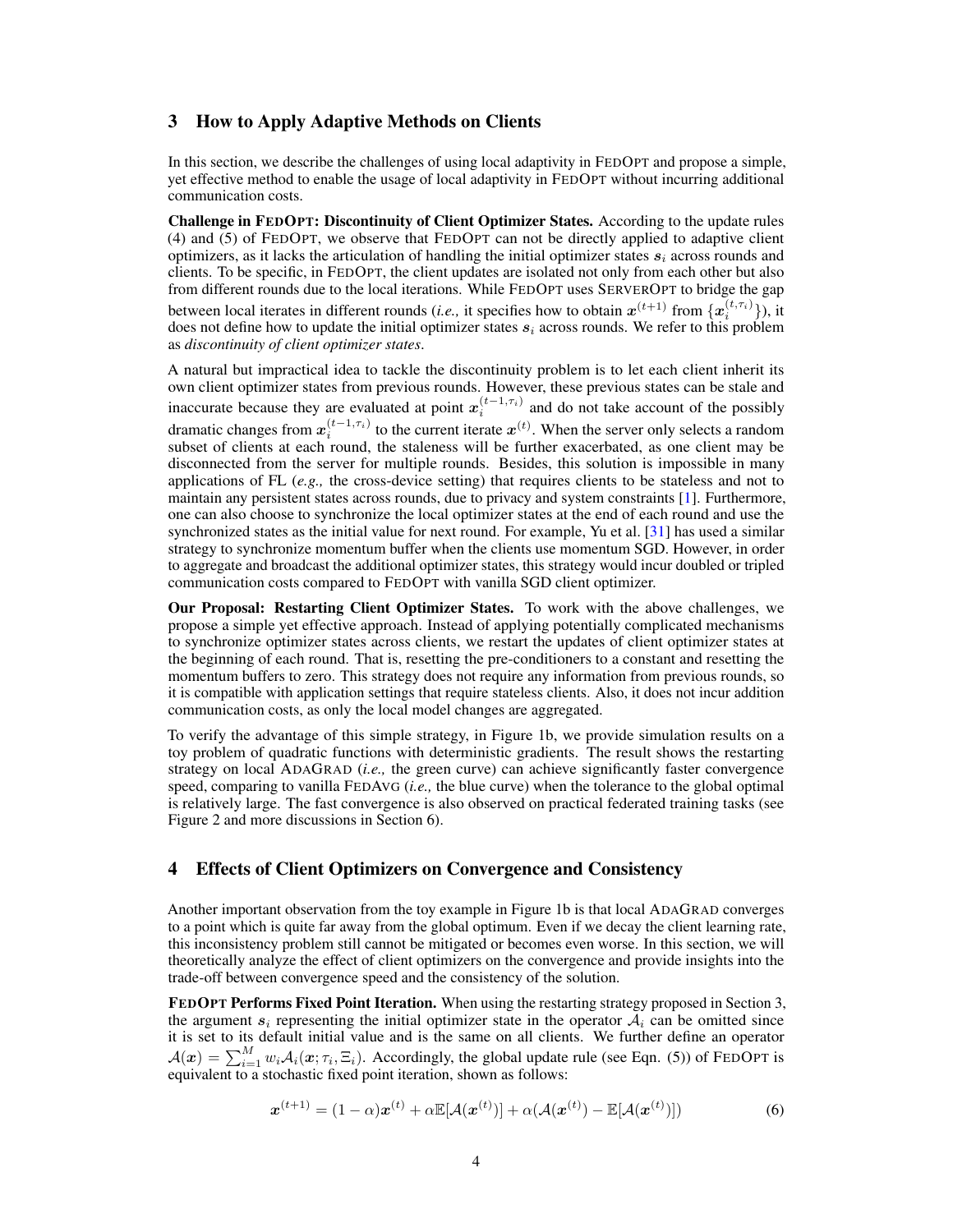where  $\alpha$  denotes the server learning rate and the expectation is taken over all random sources in local stochastic gradients at the current round. The deterministic version of [\(6\)](#page-3-2) is known as Mann's iteration [\[32\]](#page-10-12) and will converge to the fixed points of  $\mathbb{E}[A]$  under certain conditions. Replacing server GD with another server optimizer can accelerate the convergence but it will not influence the properties and the fixed points of the operator  $\mathbb{E}[\mathcal{A}]$ .

We will analyze the convergence of FEDOPT (update rule of which is [\(6\)](#page-3-2)) in the setting where each local objective function  $F_i(x)$  is  $L_i$ -Lipschitz smooth and  $\mu_i$ -strongly convex. Besides, we make the following assumptions on the properties of each client optimizer  $A_i$  and show how the global convergence is influenced by these properties. If the client optimizer is SGD, then the contractive local operator and bounded cumulative variance properties described below follow directly from the strong convexity and smoothness of the objective function, suggesting the following assumptions are reasonable and mild.

<span id="page-4-0"></span>Assumption 1 (Contractive Local Operator). *The local expected operator*  $\mathbb{E}[A_i]$  *is contractive*, satisfying that  $\|\mathbb{E}[\mathcal{A}_i(\bm{x};k,\Xi)]-\mathbb{E}[\mathcal{A}_i(\bm{y};k,\Xi)]\|^2\leq h_i(k)\cdot\|\bm{x}-\bm{y}\|^2$  for any  $\bm{x},\bm{y}\in\mathbb{R}^d$ , where  $0 < h_i(k) < 1$  is a decreasing function of the number of local steps  $k$ .

<span id="page-4-1"></span>Assumption 2 (Bounded Cumulative Variance). We assume the local stochastic gradient  $g_i$  is an  $a$ unbiased estimator of  $\nabla F_i$  and has bounded variance:  $\mathbb{E}\left\|g_i(\bm{x}) - \nabla F_i(\bm{x})\right\|^2 \leq \sigma^2.$  Similarly, the  $\textit{local operator } \mathcal{A}_i$  has bounded cumulative variance:  $\mathbb{E}\left\|\mathcal{A}_i(\bm{x};k,\Xi) - \mathbb{E}[\mathcal{A}_i(\bm{x};k,\Xi)]\right\|^2 \leq q_i(k)\cdot\sigma^2,$ where  $q_i(k) > 0$  *is a non-decreasing function of the number of local steps k.* 

The function  $h_i(k)$  in Assumption [1](#page-4-0) measures the local training progress of CLIENTOPT. In intuition, when CLIENTOPT has faster convergence rate or takes more local steps, the output of  $\mathbb{E}[A_i]$  will be closer to the minimum  $x_i^*$ , and hence  $h_i$  will become smaller. Besides, the function  $q_i(k)$  in Assumption [2](#page-4-1) quantifies how the noise in stochastic gradients are accumulated through  $k$  local updates. The analytical forms of  $h_i, q_i$  depend on the choice of CLIENTOPT. For example, when the client optimizer is SGD with fixed client learning rate, we formally prove in Appendix [B](#page-13-0) that  $h_i(k) = (1 - \eta_i \mu_i)^{2k}$  and  $q_i(k) = \eta_i^2 k$ . For adaptive optimizers, such as ADAGRAD and ADAM, while it is difficult to obtain the analytical form of  $h_i$ , we empirically validate Assumption [1](#page-4-0) in Appendix [B.4](#page-16-0) and found they can yield smaller  $h_i$  values than vanilla SGD.

<span id="page-4-2"></span>Theorem 1 (Convergence of FEDOPT and Minimizer Inconsistency). *Under Assumptions [1](#page-4-0) and [2,](#page-4-1) the operator*  $\mathbb{E}[\mathcal{A}]$  *is contractive and has a unique fixed point*  $\widetilde{\mathbf{x}}$ *. After total* T *communication rounds, the global iterates of* FEDOPT *converge to*  $\tilde{x}$  *at the following rate for some positive constant c:* 

<span id="page-4-3"></span>
$$
\mathbb{E} \|\boldsymbol{x}^{(T)} - \widetilde{\boldsymbol{x}}\|^2 \le c \cdot \left( \left[ \sum_{i=1}^M w_i h_i \right]^T \frac{\|\boldsymbol{x}^{(0)} - \widetilde{\boldsymbol{x}}\|^2}{1 - \sum_{i=1}^M w_i h_i} + \frac{1}{T} \frac{\sigma^2 \sum_{i=1}^M w_i^2 q_i}{(1 - \sum_{i=1}^M w_i h_i)^2} \right). \tag{7}
$$

*In the presence of data heterogeneity, the fixed point*  $\tilde{x}$  *of*  $\mathbb{E}[\mathcal{A}]$  *is not necessarily the same as the optimum* x <sup>∗</sup> *of the global objective* F*. We refer to this problem as minimizer inconsistency.*

Better Client Optimizers Can Accelerate the Global Convergence. Theorem [1](#page-4-2) provides a nice connection between local and global convergence. Specifically, if clients use better client optimizers that have smaller contraction constant  $h_i$ , then the worst-case global convergence to the fixed point  $\tilde{x}$  can be improved, as the error bound [\(7\)](#page-4-3) monotonically increases with  $h_i$ . Therefore, a natural expression of  $\tilde{x}$  is to separately minimize  $h_i$  on each client while keeping strategy to speedup the global convergence is to separately minimize  $h_i$  on each client while keeping  $q_i$  unchanged. One can achieve this by either tuning a proper learning rate for each client, or using adaptive client optimizers which could reduce the effective local condition number. Intuitively, using better client optimizers makes the operator  $\mathbb{E}[\mathcal{A}]$  to be more contractive, and hence, it becomes easier to find its fixed points (as corroborated in Figure [1a,](#page-1-0) the loss surface is better conditioned when using local ADAGRAD). This acceleration effects is complementary to that of the server optimizer, which changes the form of the fixed point iteration without affecting  $\mathbb{E}[\mathcal{A}]$ . Therefore, one can use both better client and server optimizers to get the best performance, as we will later illustrate in Section [6.](#page-6-0)

The Minimizer Inconsistency Problem. Theorem [1](#page-4-2) also shows that the speedup effects of client optimizers may come with a price: the fixed point  $\tilde{x}$  can be different from the optimal minimizer  $x^*$ .<br>When the objective function is quadratic. CLIENTOPT is GD and all clients have the same learning. When the objective function is quadratic, CLIENTOPT is GD and all clients have the same learning rates  $\eta$  and number of local steps  $\tau$ , it has been shown in [\[19,](#page-10-13) [20\]](#page-10-14) that  $\|\tilde{x} - x^*\| = \mathcal{O}(\eta(\tau - 1))$  such that one can balance the trade-off between convergence speed and the minimizer inconsistency by that one can balance the trade-off between convergence speed and the minimizer inconsistency by gradually decaying the client learning rate. However, through a simple counterexample below, we will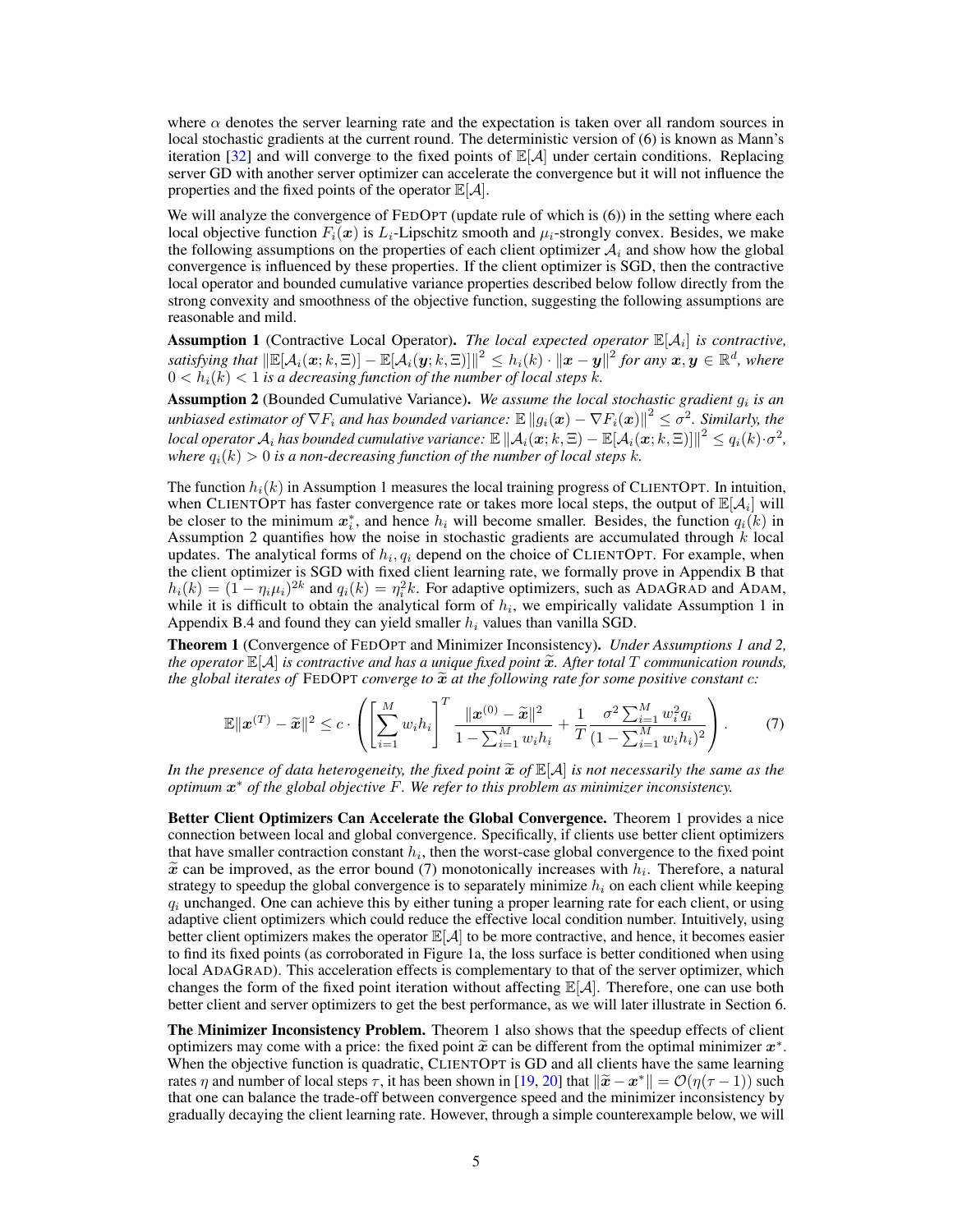show that *using adaptive optimizers or different hyper-parameters on clients leads to an additional gap between*  $\widetilde{x}$  *and*  $\widetilde{x}^*$ *, which does not vanish to zero with the learning rate. This non-vanishing bias*<br>explains our empirical observations in Figure 1b and calls for new techniques to overcome it explains our empirical observations in Figure [1b](#page-1-0) and calls for new techniques to overcome it.

**Quadratic Example for Theorem [1.](#page-4-2)** In this toy example, we assume the loss function for client  $i$  is given by  $F_i(x) = \frac{1}{2}x^\top H_i x - e_i^\top x + c_i$ , where  $H_i$  is symmetric and positive definite and  $e_i, c_i$ are some vectors. Accordingly, the minimum of  $F_i$  is simply  $x_i^* = H_i^{-1} e_i$  and the minimum of the global objective is  $\boldsymbol{x}^* = (\sum_{i=1}^M w_i \boldsymbol{H}_i)^{-1} \sum_{i=1}^M w_i \boldsymbol{H}_i \boldsymbol{x}_i^*.$ 

<span id="page-5-0"></span>Theorem 2. *For the quadratic problem, if the client optimizer is preconditioned GD with a fixed pre-conditioner*  $P_i$ , then  $\widetilde{x} = (\sum_{i=1}^M w_i [\mathbf{I} - \mathbf{K}_i])^{-1} \sum_{i=1}^M w_i [(\mathbf{I} - \mathbf{K}_i) x_i^*] \neq x^*$ , where  $\mathbf{K}_i = (\mathbf{I} - v_i \mathbf{P}_i \mathbf{H}_i)^T$  *i* five let  $v_i = \gamma_i v_i$  and *n* approach to zero, then it follows that  $\widetilde{I}(I-\eta_iP_iH_i)^{\tau_i}$ . If we let  $\eta_i=\widetilde{\gamma_i\eta}$  and  $\eta$  approach to zero, then it follows that

$$
\lim_{\eta \to 0} \widetilde{\mathbf{x}} = \left( \sum_{i=1}^{M} w_i \gamma_i \tau_i \mathbf{P}_i \mathbf{H}_i \right)^{-1} \left( \sum_{i=1}^{M} w_i \gamma_i \tau_i \mathbf{P}_i \mathbf{H}_i \mathbf{x}_i^* \right) \neq \mathbf{x}^*.
$$
 (8)

Theorem [2](#page-5-0) shows that as long as one of the factors (*i.e.,* client learning rate, the number of local steps, the pre-conditioners) is different across clients, then there would appear a non-vanishing gap between  $\tilde{x}$  and  $x^*$ . In order to get an intuition behind this phenomenon, we can check the exact expression of  $x^* = A(x^*)$ . If  $\tilde{x} = x^*$  then  $x^* = A(x^*)$  should always be zero. However, note that  $x^* - A(x^*)$ . If  $\tilde{x} = x^*$ , then  $x^* - A(x^*)$  should always be zero. However, note that

<span id="page-5-1"></span>
$$
\boldsymbol{x}^* - \mathcal{A}(\boldsymbol{x}^*) = \sum_{i=1}^M w_i [\boldsymbol{I} - (\boldsymbol{I} - \eta_i \boldsymbol{P}_i \boldsymbol{H}_i)^{\tau_i}] \boldsymbol{H}_i^{-1} \nabla F_i(\boldsymbol{x}^*).
$$
\n(9)

In Eqn. [\(9\)](#page-5-1), *each local objective's gradient is implicitly weighted by a matrix*  $M_i = [I - (I \eta_i P_i H_i^{\dagger} \, \partial^{\tau_i} | H_i^{-1}$ . The aggregated local changes  $x^* - \mathcal{A}(x^*) = \sum_{i=1}^M w_i M_i \nabla F_i(x^*)$  can be consisdered as a skewed version of the global gradient  $\nabla F(x^*) = \sum_{i=1}^M w_i \nabla F_i(x^*) = 0$ . Only if  $M_i = M_j$  for all client pairs i, j, we can conclude that  $x^* = A(x^*)$  and hence  $\hat{x} = x^*$ . However, due to the data heterogeneity, the condition  $M_i = M_j$  does not hold. Furthermore, if we omit higher order terms  $\eta_i^2$  in [\(9\)](#page-5-1), then we get the following via Taylor approximation:

<span id="page-5-2"></span>
$$
[\boldsymbol{x}^* - \mathcal{A}(\boldsymbol{x}^*)]/(\max_i \eta_i \tau_i) = \sum_{i=1}^M w_i \frac{\eta_i \tau_i P_i}{\max_i \eta_i \tau_i} \nabla F_i(\boldsymbol{x}^*) + \mathcal{O}(\eta_i \tau_i)
$$
(10)

where the first term (on the right hand side) corresponds to the non-vanishing gap between  $\tilde{x}$  and x ∗ , and the second term can be omitted when the client learning rate is sufficiently small. It is worth noting that if  $\eta_i = 0$  or  $\tau_i = 0$ , then  $x = \mathcal{A}(x)$  for any  $x \in \mathbb{R}^d$ , as there is no optimization progress at all. Therefore, in order to exclude this invalid solution, we divide  $(\max_i \eta_i \tau_i)$  in [\(10\)](#page-5-2).

This toy example also illustrates how local adaptivity can accelerate convergence. In particular, when the local pre-conditioners are ideal (*i.e.*, inverse of local Hessians), FEDOPT can converge to  $\tilde{x}$  in just one round by choosing proper server and client learning rates. But if the local pre-conditioner are the same across all clients  $(P_i = P)$ , then the convergence of FEDOPT will depend on the condition numbers of  $\{PH_i\}$  and require multiple rounds.

Connections with Previous Works on Minimizer Inconsistency. When client learning rates, number of local steps are the same across all clients, and non-adaptive, deterministic CLIENTOPT are used,  $\|\tilde{x} - x^*\|$  can vanish to zero along with the learning rates. This phenomenon has been observed and analyzed by few recent literature in different forms, see [19, 21, 20]. Theorem 1 generalizes these and analyzed by few recent literature in different forms, see [\[19,](#page-10-13) [21,](#page-10-3) [20\]](#page-10-14). Theorem [1](#page-4-2) generalizes these results by allowing heterogeneous local hyper-parameters and adaptive, stochastic client optimizers. In addition, the non-vanishing bias was studied in [\[18\]](#page-10-2) by assuming different local learning rates and local steps at clients. In this paper, we further generalize the results by showing that even when the learning rates and local steps are the same, using local adaptive methods will lead to a non-vanishing gap. We summarize the differences in Table [6](#page-20-0) of Appendix [D.](#page-19-0)

### 5 Correction Techniques to Overcome the Non-vanishing Solution Bias

As we discussed in Section [4,](#page-3-0) while using faster client optimizers and exploiting local structures can help improve the global convergence, this strategy results in a non-vanishing gap between the converged point  $\tilde{x}$  and the optimal solution  $x^*$ . Inspired by the quadratic example in Section [4,](#page-3-0) we propose (i) a local correction method that reweights local gradients before sending the client undates propose (i) a local correction method that reweights local gradients before sending the client updates to the server in order to overcome the non-vanishing part of minimizer inconsistency, and (ii) a global correction method applied by the server when aggregating the client updates in order to preserve fast convergence.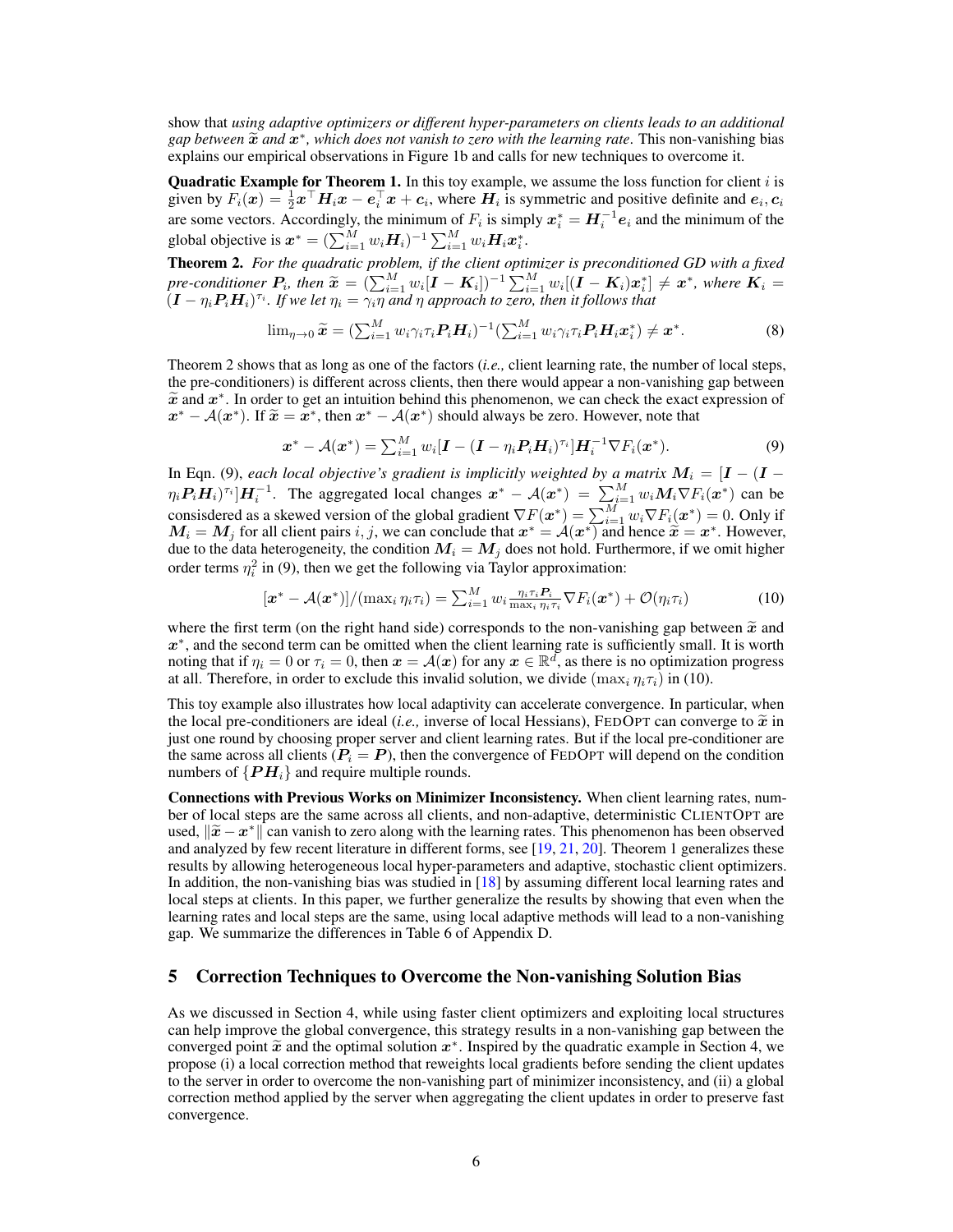Local Correction: Reweighting Local Gradients. From [\(10\)](#page-5-2) in the quadratic example, one can observe that the non-vanishing minimizer inconsistency comes from the fact that FEDOPT *implicitly and improperly* weights each local gradients by a matrix  $N_i = \eta_i \tau_i P_i$ . So a natural solution to overcome the non-vanishing bias is to normalize the local model changes before aggregating them on the server. Instead of sending  $x - A_i(x) = N_i \nabla F_i(x) + \mathcal{O}(\eta_i^2)$  to the server, each client can send the locally normalized version  $N_i^{-1}(x - A_i(x))$ . This simple change can ensure that the first term in [\(10\)](#page-5-2) is always zero no matter which value is the client learning rate. As a consequence, there is no non-vanishing solution bias. The local correction technique also automatically avoids the invalid solution  $x = A(x)$ ,  $\forall x$  by dividing the client learning rate.

The local correction technique can be extended to more general settings and work with any adaptive optimizers, such as ADAGRAD, ADAM. If the local model changes of a specific client optimizer can be written as  $x - A_i(x; \tau_i) = \eta_i \sum_{k=0}^{\tau_i-1} B_i^{(k)} \nabla F_i(x^{(k)})$  where  $B_i^{(k)}$  is symmetric and positivedefinite and  $x^{(k)}$  denotes the k-th iterate during local updates, then we can choose the local correction matrix to be  $\textbf{\emph{N}}_{i}=\eta_{i}\sum_{k=0}^{\tau_{i}-1}\textbf{\emph{B}}_{i}^{(k)}$  such that

<span id="page-6-1"></span>
$$
\sum_{i=1}^{M} w_i \mathbf{N}_i^{-1} (\boldsymbol{x}^* - \mathcal{A}_i (\boldsymbol{x}^*)) = \underbrace{\sum_{i=1}^{M} w_i \nabla F_i (\boldsymbol{x}^*)}_{=\nabla F (\boldsymbol{x}^*) = 0} + \mathcal{O}(\eta_i \tau_i) = \mathcal{O}(\eta_i \tau_i).
$$
(11)

If the client optimizer is ADAGRAD, then  $B_i^{(k)}$  is just the pre-conditioner  $P_i^{(k)}$  used at the k-th local iteration; if the client optimizer is ADAM, then  $\bm{B}_i^{(k)}$  is a weighted summation of local pre-conditioners. In Appendix [A.3,](#page-12-0) we provide the pseudo-code of finding the expression of  $N_i$  for common optimizers; and in Appendix [F,](#page-20-1) we formally prove that local correction can help FEDOPT with deterministic client optimizers converge to the stationary points of the original objective function (even when it is non-convex). For stochastic client optimizers, we empirically validate the effectiveness of local correction through extensive experiments in Section [6.](#page-6-0)

Global Correction: Preserving the Fast Convergence. Equation [\(11\)](#page-6-1) shows that using the local correction technique may change the scale of the aggregated model updates. In particular, the firstorder approximation of the aggregated model updates just equals to plain gradients (the first term in [\(11\)](#page-6-1)) and may lose the local pre-conditioning effects. In order to address this problem, one can use either adaptive server optimizer that are more robust to the scale of its inputs, or a novel global correction technique that can help to preserve the scale of local updates. To be specific, in global correction, the server uses  $N_s^{-1} \sum_{i=1}^{M} w_i N_i^{-1} [x - A_i(x)]$  as the pseudo-gradient of SERVEROPT, where  $N_s$  is given as  $N_s = \sum_{i=1}^{M} w_i N_i^{-1}$ . There may also exist other better choices of the matrix  $N_s$ . As long as  $N_s$  does not depend on the client index i, it will not influence the fixed point, to which the algorithm converge. We name this technique as global correction, because it is applied on the server side. In order to obtain  $N_s$ , the clients need to send the local correction matrices  $N_i$ to the server. But the server does not need to broadcast the correction matrix  $N<sub>s</sub>$  back. Therefore, if matrices  $\{N_i\}$  are diagonal, then the communication cost per round of using global correction is only  $1.5\times$  than that of without using it.

#### <span id="page-6-0"></span>6 Experiments

In this section, we summarize the experimental results and validate the effectiveness of the proposed methods. Specifically, we show that FEDOPT with local adaptivity and correction techqniues can achieve faster convergence, higher test accuracy, as well as more robustness against learning rate changes than previous server-only adaptive methods.

We focus on three language-related tasks [\[6\]](#page-9-4), which have the favored sparse structures for adaptive methods: (i) Next word prediciton using RNN on Stack Overflow (SO NWP); (ii) next character prediction using RNN on Shakespeare (Shakes. NCP); (iii) tag prediction using linear regression on Stack Overflow (SO TP). For the first two tasks, we report the validation/test accuracy. For SO TP task, we report the validation/test Recall  $@5$ . Moreover, we also evaluate the methods in image classification task on the CIFAR100 dataset [\[33\]](#page-10-15). The detailed descriptions (hyper-parameter tuning ranges and choices) of these federated training tasks are provided in Appendix [A.](#page-12-1) Our implementation based on the [Tensorflow Federated \(TFF\)](https://github.com/tensorflow/federated) package will be open-sourced.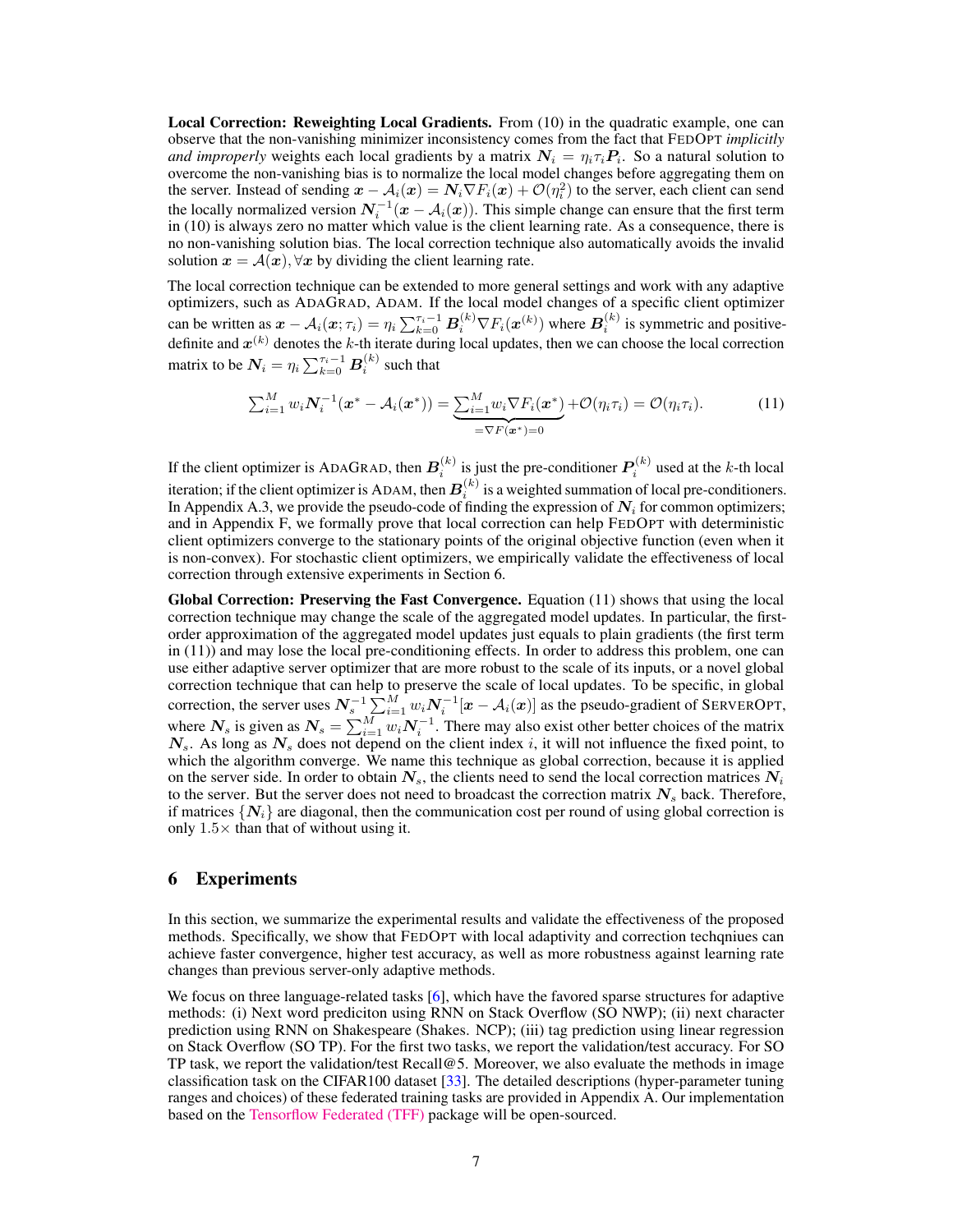<span id="page-7-0"></span>

Figure 2: Example of training curves of FEDOPT variants on the SO NWP task. The adaptive client optimizer is used with the proposed restarting strategy. In the legend, "C" and "S" denote the CLIENTOPT and the SERVEROPT, respectively. Using ADAGRAD on both clients and server is significantly faster than other variants.

<span id="page-7-1"></span>

Table 1: The test accuracy (%) and recall  $\textcircled{5}$  ( $\times$ 100) after 1500 communication rounds of FEDOPT variants on different training tasks. Darker color means better performance.

Faster Convergence. In Figure [2,](#page-7-0) we first compare the training curves of different ways of using ADAGRAD in FEDOPT on the SO NWP training task. One can either use ADAGRAD on clients, or on the server, or on both. It can be observed that using local ADAGRAD can significantly speedup the convergence compared to using vanilla SGD as the client optimizer. In particular, client-only ADAGRAD is even slightly faster than server-only ADAGRAD. When the local epoch increases from 1 to 5, the improvement of client-only ADAGRAD over server-only ADAGRAD becomes more obvious. If we apply ADAGRAD on both clients and the server, then FEDOPT achieves the fastest convergence (about  $4\times$  faster than server-only ADAGRAD to achieve  $20\%$  validation accuracy in Figure [2a](#page-7-0)).

Higher Final Accuracy. We further report the test accuracy or Recall@5 on different training tasks in Table [1.](#page-7-1) Similar to the above discussions on faster convergence, changing CLIENTOPT from SGD to ADAGRAD and using the restarting strategy prposed in section [3](#page-3-1) consistently improves the test accuracy on multiple training tasks. And applying ADAGRAD on both clients and the server achieves the highest test accuracy. For example, when the SERVEROPT is ADAGRAD, the test accuracy improves from 21.80% to 24.40% on SO NWP, and from 57.68% to 57.85% on Shakes. NCP. However, note that on the SO TP task, server ADAGRAD plus client ADAGRAD with the restarting strategy performs worse than server-only ADAGRAD (65.79 versus 66.39). This performance degradation may come from the non-vanishing solution bias, as we discussed in Section [4.](#page-3-0)

Then, we evaluate the proposed correction techniques in Table [2](#page-8-0) and compare the results with the best server-only adaptive methods on each training tasks (the best server optimizer is selected based on the results in [\[6\]](#page-9-4)). On SO TP, by overcoming the non-vanishing bias, client ADAGRAD with local correction can achieve much higher Recall@5 than vanilla SGD optimizer (67.04 versus 66.39). Similar improvements also appear in SO NWP and Shakes. NCP tasks. Besides client ADAGRAD, our proposed methods also work for other common momentum-based adaptive optimizers (such as ADAM and YOGI [\[13\]](#page-9-13)). We present the experimental results on SO NWP in Table [3.](#page-8-1) It can be observed that our proposed method relatively improves the test accuracy of server ADAM plus client SGD by 3.9% (25.35% versus 24.40%), and vanilla FEDAVG by 78.6% (25.35% versus 14.19%).

Less Sensitive to Hyper-parameter Changes. In Figure [3,](#page-8-2) we report how the test accuracy changes with server and client learning rates on the SO NWP task. We observe that for server-only ADAGRAD, there is only two out of 28 learning rate combinations that can achieve a  $20\%$  + test accuracy. On the other hand, using ADAGRAD on both clients and server are more robust to the learning rate changes. There are 10 out of 28 combinations reaching a  $20\%$  + test accuracy. The less sensitivity to learning rate changes can help people to save hyper-parameter tuning time in practice.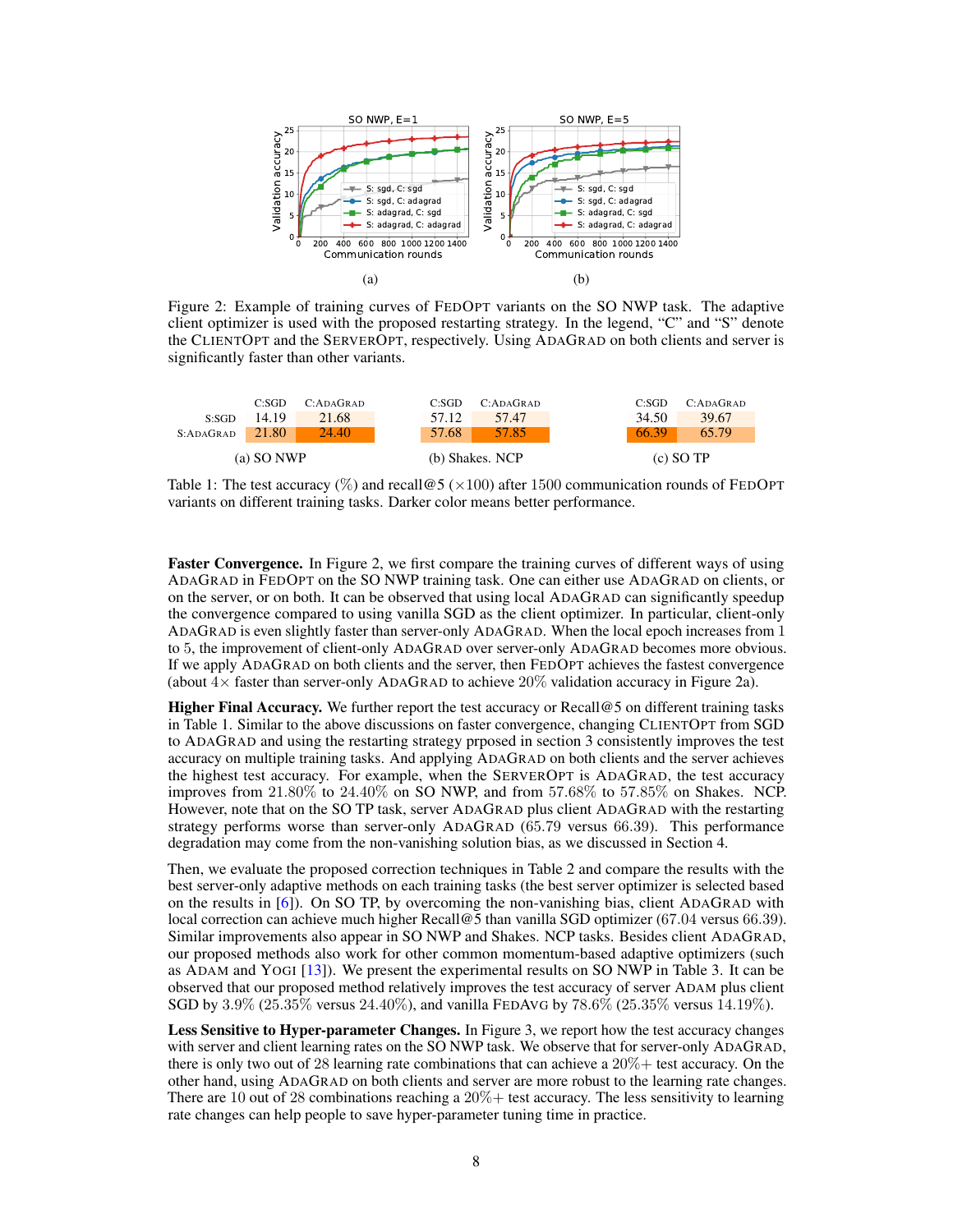<span id="page-8-0"></span>

|                       | <b>SERVEROPT</b> | <b>CLIENTOPT</b> |       |                                     |       |
|-----------------------|------------------|------------------|-------|-------------------------------------|-------|
| <b>Training Tasks</b> |                  | SGD              |       | $ADAGRAD$ + Local Cor. + Joint Cor. |       |
| SO NWP                | ADAM             | 24.40            | 24.70 | 24.81                               | 24.85 |
| Shakes, NCP           | ADAGRAD          | 57.68            | 57.85 | 57.75                               | 58.06 |
| SO TP                 | ADAGRAD          | 66.39            | 65.79 | 67.04                               | 66.94 |

Table 2: Comparison of our proposed methods (column 2,3,4) and the best server-only adaptive methods (column 1) for each training task. The table shows the test accuracy (%) or recall @5 ( $\times$ 100) after 1500 communication rounds. Bolded ones are the best results for each training tasks. In the table, we fix  $\epsilon = 10^{-7}$  in CLIENTOPT and tune  $\epsilon_s$  in SERVEROPT. Therefore, the performance of our proposed methods (column 2,3,4) can be further improved by tuning the  $\epsilon$  parameter.

| <b>CLIENTOPT</b> |       | No Cor. Local Cor. | Joint Cor. |
|------------------|-------|--------------------|------------|
| YOGI $[13]$      | 24.80 | 25.29              | 25.33      |
| ADAM             | 24.86 | 25.15              | 25.35      |

<span id="page-8-2"></span><span id="page-8-1"></span>



Figure 3: How the test accuracy changes with server and client learning rate in FEDOPT. Using local adaptive methods make the algorithm be more robust to the hyper-parameter changes.

Comparison with the Synchronizing States Strategy. We further compare the proposed restarting optimizer states strategy to a synchronizing strategy where local pre-conditioners are synchronized after each round. Surprisingly, the additional communication in the synchronized strategy does not help and achieves even worse accuracy. For instance, on Shakes. NCP, server ADAGRAD plus synchronized client ADAGRAD has a test accuracy of 56.89%, which is lower than that of the restarting one (57.85%).

Results on Image Classification Task. At last, we examine the performance of the proposed methods on pathological version of CIFAR100, following the setup in [\[6\]](#page-9-4). The observations are similar to language related tasks. Naively using client adaptive methods in FEDOPT is not guaranteed to have better performance. But when combining local adaptvity with the proposed correction techniques, the performance consistently improves. Specifically, after 8000 communication rounds, while server ADAM plus client ADAGRAD has worse test accuracy than server-only ADAM (54.68%) vs 56.64%), using local correction can improve the accuracy to 56.80%.

## 7 Conclusions

In this paper, we first propose techniques that enable the use of adaptive optimization methods for local updates at clients in federated learning. Through the analysis on effects of client optimizers for smooth and strongly convex functions, we show that although local adaptive methods can accelerate the convergence in some scenarios, it introduces an additional non-vanishing gap between the converged point and the optimal solution. To mitigate the side effects of using local adaptivity, we further propose local and global correction techniques. We verified the advantages of the proposed methods regarding fast convergence, better test accuracy with extensive experiments on benchmark datasets.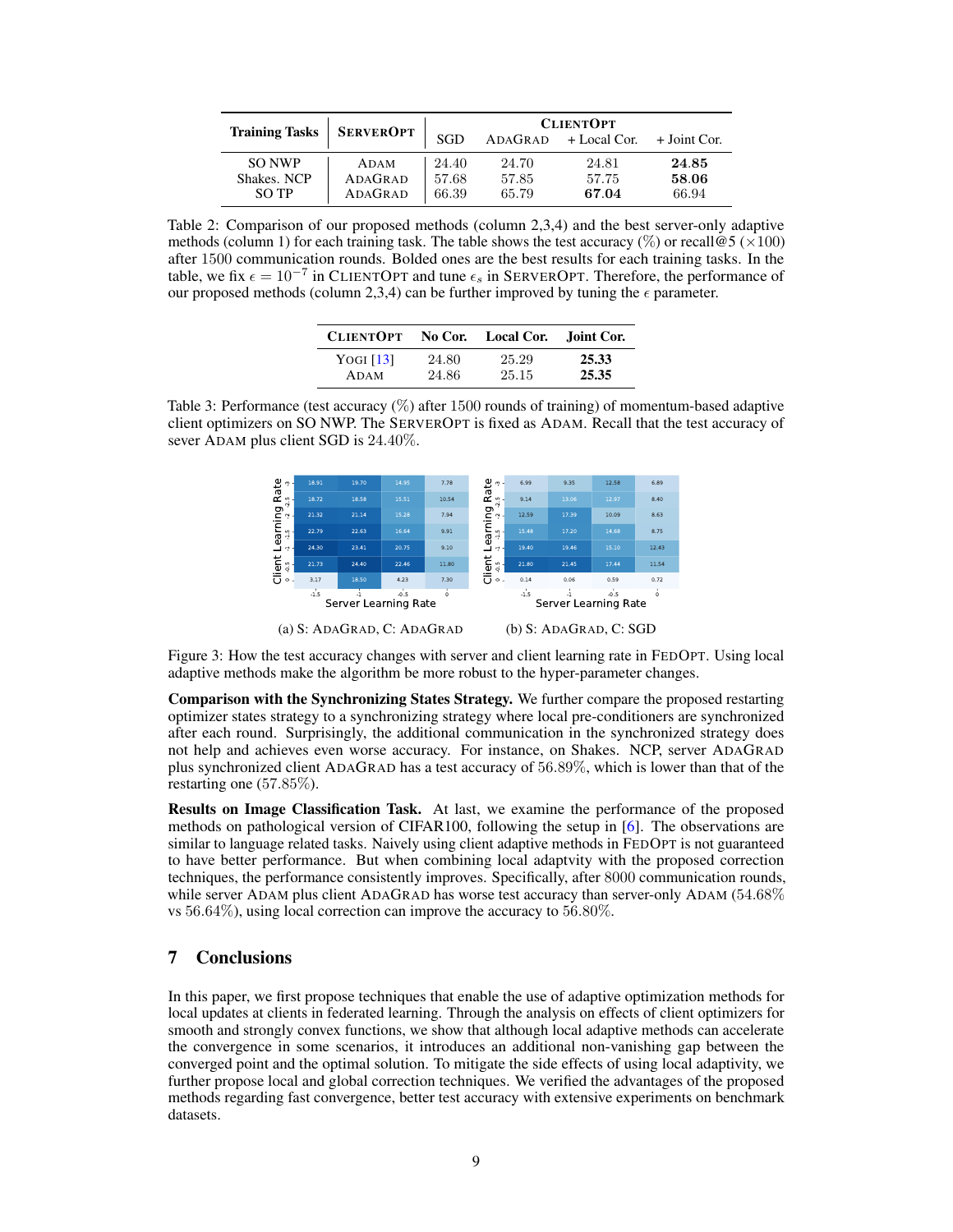## Acknowledgements

The authors would like to thank Galen Andrew and Brendan McMahan for helpful discussions. This research was generously supported in part by NSF grants CCF-1850029 and CCF-2045694, and a Google Computing Platform (GCP) Credit grant.

#### References

- <span id="page-9-0"></span>[1] Peter Kairouz, H Brendan McMahan, Brendan Avent, Aurélien Bellet, Mehdi Bennis, Arjun Nitin Bhagoji, Keith Bonawitz, Zachary Charles, Graham Cormode, Rachel Cummings, et al. Advances and open problems in federated learning. *arXiv preprint arXiv:1912.04977*, 2019.
- <span id="page-9-1"></span>[2] H Brendan McMahan, Eider Moore, Daniel Ramage, Seth Hampson, et al. Communicationefficient learning of deep networks from decentralized data. In *Proceedings of the 20th International Conference on Artificial Intelligence and Statistics*, 2017.
- <span id="page-9-2"></span>[3] Andrew Hard, Kanishka Rao, Rajiv Mathews, Swaroop Ramaswamy, Françoise Beaufays, Sean Augenstein, Hubert Eichner, Chloé Kiddon, and Daniel Ramage. Federated learning for mobile keyboard prediction. *arXiv preprint arXiv:1811.03604*, 2018.
- [4] Theodora S Brisimi, Ruidi Chen, Theofanie Mela, Alex Olshevsky, Ioannis Ch Paschalidis, and Wei Shi. Federated learning of predictive models from federated electronic health records. *International journal of medical informatics*, 112:59–67, 2018.
- <span id="page-9-3"></span>[5] Jie Xu, Benjamin S Glicksberg, Chang Su, Peter Walker, Jiang Bian, and Fei Wang. Federated learning for healthcare informatics. *Journal of Healthcare Informatics Research*, pages 1–19, 2020.
- <span id="page-9-4"></span>[6] Sashank Reddi, Zachary Charles, Manzil Zaheer, Zachary Garrett, Keith Rush, Jakub Konečný, Sanjiv Kumar, and H Brendan McMahan. Adaptive federated optimization. *arXiv preprint arXiv:2003.00295*, 2020.
- <span id="page-9-5"></span>[7] Tzu-Ming Harry Hsu, Hang Qi, and Matthew Brown. Measuring the effects of non-identical data distribution for federated visual classification. *arXiv preprint arXiv:1909.06335*, 2019.
- <span id="page-9-6"></span>[8] Jianyu Wang, Vinayak Tantia, Nicolas Ballas, and Michael Rabbat. SlowMo: Improving communication-efficient distributed SGD with slow momentum. In *Proceedings of the International Conference on Learning Representations*, 2020. URL [https://openreview.net/](https://openreview.net/forum?id=SkxJ8REYPH) [forum?id=SkxJ8REYPH](https://openreview.net/forum?id=SkxJ8REYPH).
- <span id="page-9-7"></span>[9] H Brendan McMahan and Matthew Streeter. Adaptive bound optimization for online convex optimization. *arXiv preprint arXiv:1002.4908*, 2010.
- <span id="page-9-8"></span>[10] John Duchi, Elad Hazan, and Yoram Singer. Adaptive subgradient methods for online learning and stochastic optimization. *Journal of machine learning research*, 12(7), 2011.
- <span id="page-9-9"></span>[11] Diederik P Kingma and Jimmy Ba. Adam: A method for stochastic optimization. *arXiv preprint arXiv:1412.6980*, 2014.
- <span id="page-9-10"></span>[12] Sashank J Reddi, Satyen Kale, and Sanjiv Kumar. On the convergence of adam and beyond. *arXiv preprint arXiv:1904.09237*, 2019.
- <span id="page-9-13"></span>[13] Manzil Zaheer, Sashank Reddi, Devendra Sachan, Satyen Kale, and Sanjiv Kumar. Adaptive methods for nonconvex optimization. *Advances in neural information processing systems*, 31: 9793–9803, 2018.
- <span id="page-9-11"></span>[14] Juntang Zhuang, Tommy Tang, Yifan Ding, Sekhar C Tatikonda, Nicha Dvornek, Xenophon Papademetris, and James Duncan. Adabelief optimizer: Adapting stepsizes by the belief in observed gradients. *Advances in Neural Information Processing Systems*, 33, 2020.
- <span id="page-9-12"></span>[15] Qianqian Tong, Guannan Liang, and Jinbo Bi. Effective federated adaptive gradient methods with non-iid decentralized data. *arXiv preprint arXiv:2009.06557*, 2020.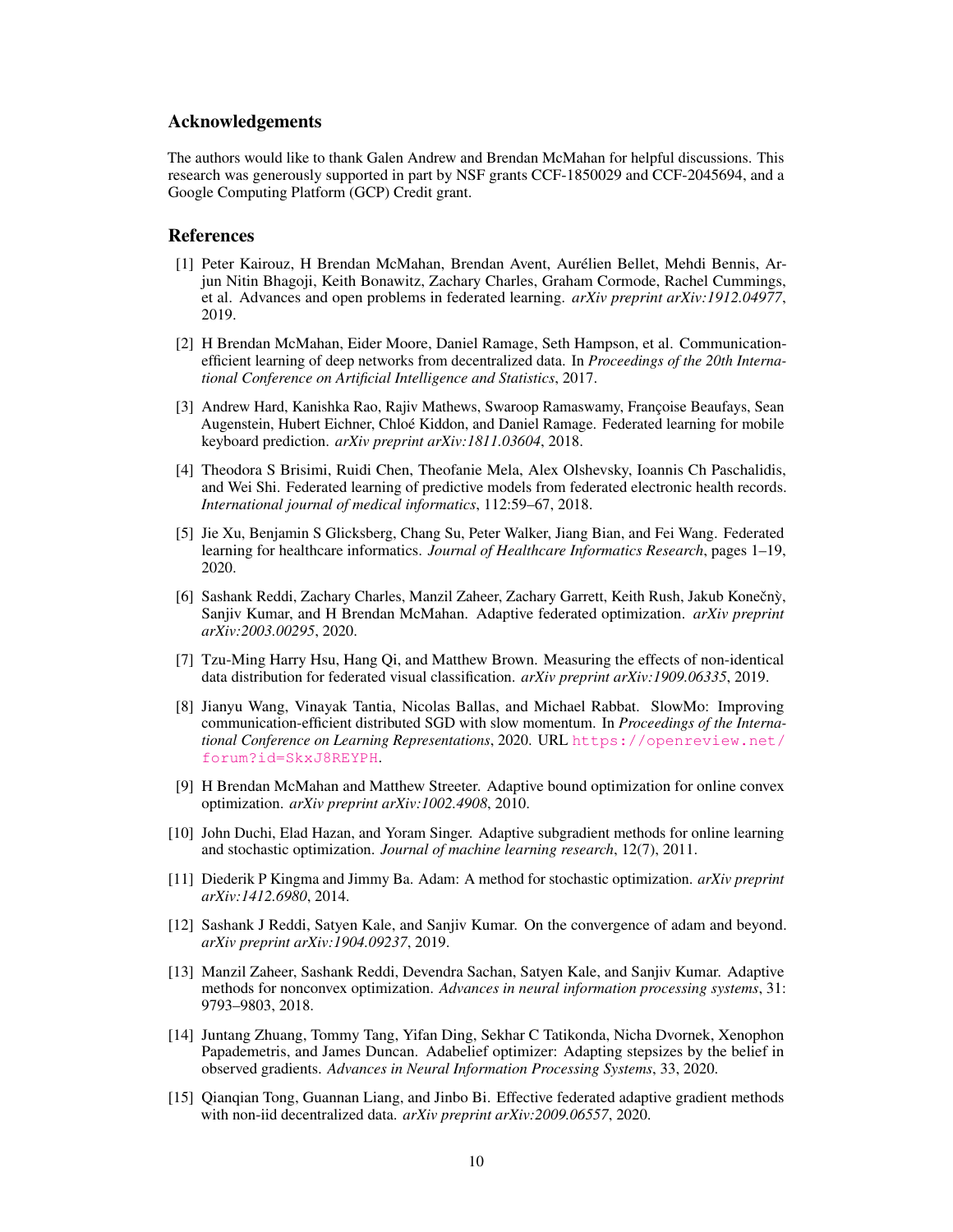- <span id="page-10-0"></span>[16] Cong Xie, Oluwasanmi Koyejo, Indranil Gupta, and Haibin Lin. Local AdaAlter: Communication-efficient stochastic gradient descent with adaptive learning rates. *arXiv preprint arXiv:1911.09030*, 2019.
- <span id="page-10-1"></span>[17] Sai Praneeth Karimireddy, Martin Jaggi, Satyen Kale, Mehryar Mohri, Sashank J Reddi, Sebastian U Stich, and Ananda Theertha Suresh. Mime: Mimicking centralized stochastic algorithms in federated learning. *arXiv preprint arXiv:2008.03606*, 2020.
- <span id="page-10-2"></span>[18] Jianyu Wang, Qinghua Liu, Hao Liang, Gauri Joshi, and H Vincent Poor. Tackling the objective inconsistency problem in heterogeneous federated optimization. *Advances in Neural Information Processing Systems*, 33, 2020.
- <span id="page-10-13"></span>[19] Zachary Charles and Jakub Konečnỳ. Convergence and accuracy trade-offs in federated learning and meta-learning. In *International Conference on Artificial Intelligence and Statistics*, pages 2575–2583. PMLR, 2021.
- <span id="page-10-14"></span>[20] Reese Pathak and Martin J Wainwright. FedSplit: An algorithmic framework for fast federated optimization. *arXiv preprint arXiv:2005.05238*, 2020.
- <span id="page-10-3"></span>[21] Grigory Malinovskiy, Dmitry Kovalev, Elnur Gasanov, Laurent Condat, and Peter Richtarik. From local sgd to local fixed-point methods for federated learning. In *International Conference on Machine Learning*, pages 6692–6701. PMLR, 2020.
- <span id="page-10-4"></span>[22] Sai Praneeth Karimireddy, Satyen Kale, Mehryar Mohri, Sashank J Reddi, Sebastian U Stich, and Ananda Theertha Suresh. SCAFFOLD: Stochastic controlled averaging for on-device federated learning. In *Proceedings of the International Conference on Machine Learning*, 2020.
- <span id="page-10-5"></span>[23] Xianfeng Liang, Shuheng Shen, Jingchang Liu, Zhen Pan, Enhong Chen, and Yifei Cheng. Variance reduced local SGD with lower communication complexity. *arXiv preprint arXiv:1912.12844*, 2019.
- <span id="page-10-6"></span>[24] Tian Li, Anit Kumar Sahu, Manzil Zaheer, Maziar Sanjabi, Ameet Talwalkar, and Virginia Smith. Federated optimization in heterogeneous networks. In *Proceedings of the Conference on Machine Learning and Systems*, 2020.
- [25] Tian Li, Anit Kumar Sahu, Manzil Zaheer, Maziar Sanjabi, Ameet Talwalkar, and Virginia Smithy. Feddane: A federated newton-type method. In *2019 53rd Asilomar Conference on Signals, Systems, and Computers*, pages 1227–1231. IEEE, 2019.
- <span id="page-10-7"></span>[26] Xinwei Zhang, Mingyi Hong, Sairaj Dhople, Wotao Yin, and Yang Liu. FedPD: A federated learning framework with optimal rates and adaptivity to non-IID data. *arXiv preprint arXiv:2005.11418*, 2020.
- <span id="page-10-8"></span>[27] Yae Jee Cho, Jianyu Wang, and Gauri Joshi. Client selection in federated learning: Convergence analysis and power-of-choice selection strategies. *arXiv preprint arXiv:2010.01243*, 2020.
- [28] Wenlin Chen, Samuel Horvath, and Peter Richtarik. Optimal client sampling for federated learning. *arXiv preprint arXiv:2010.13723*, 2020.
- <span id="page-10-9"></span>[29] Monica Ribero and Haris Vikalo. Communication-efficient federated learning via optimal client sampling. *arXiv preprint arXiv:2007.15197*, 2020.
- <span id="page-10-10"></span>[30] James Martens. New insights and perspectives on the natural gradient method. *Journal of Machine Learning Research*, 21(146):1–76, 2020.
- <span id="page-10-11"></span>[31] Hao Yu, Rong Jin, and Sen Yang. On the linear speedup analysis of communication efficient momentum SGD for distributed non-convex optimization. In *International Conference on Machine Learning*, 2019.
- <span id="page-10-12"></span>[32] Ernest K Ryu and Stephen Boyd. Primer on monotone operator methods. *Appl. Comput. Math*, 15(1):3–43, 2016.
- <span id="page-10-15"></span>[33] Alex Krizhevsky. Learning multiple layers of features from tiny images. Technical report, Citeseer, 2009.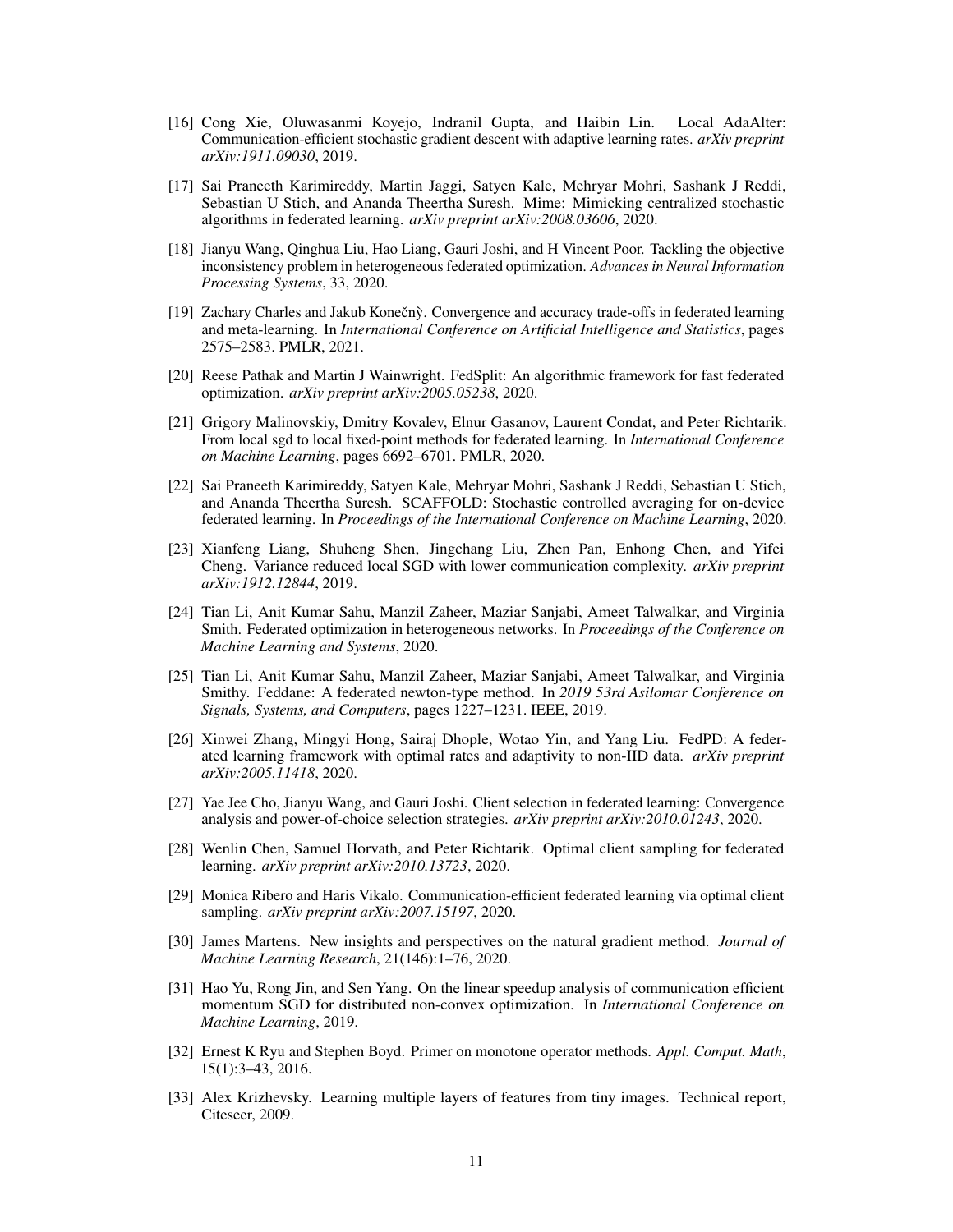- <span id="page-11-0"></span>[34] Li Deng. The mnist database of handwritten digit images for machine learning research [best of the web]. *IEEE Signal Processing Magazine*, 29(6):141–142, 2012.
- <span id="page-11-1"></span>[35] Sebastian U Stich. Unified optimal analysis of the (stochastic) gradient method. *arXiv preprint arXiv:1907.04232*, 2019.
- <span id="page-11-2"></span>[36] Léon Bottou, Frank E Curtis, and Jorge Nocedal. Optimization methods for large-scale machine learning. *SIAM Review*, 60(2):223–311, 2018.
- <span id="page-11-3"></span>[37] Blake Woodworth, Kumar Kshitij Patel, and Nathan Srebro. Minibatch vs local sgd for heterogeneous distributed learning. *arXiv preprint arXiv:2006.04735*, 2020.
- <span id="page-11-4"></span>[38] Grigory Malinovsky, Dmitry Kovalev, Elnur Gasanov, Laurent Condat, and Peter Richtarik. From local SGD to local fixed point methods for federated learning. *arXiv preprint arXiv:2004.01442*, 2020.
- <span id="page-11-5"></span>[39] Anastasia Koloskova, Nicolas Loizou, Sadra Boreiri, Martin Jaggi, and Sebastian U Stich. A unified theory of decentralized SGD with changing topology and local updates. In *International Conference on Machine Learning*, 2020.
- <span id="page-11-6"></span>[40] A Khaled, K Mishchenko, and P Richtárik. Tighter theory for local SGD on identical and heterogeneous data. In *Proceedings of the Twenty Third International Conference on Artificial Intelligence and Statistics*, 2020.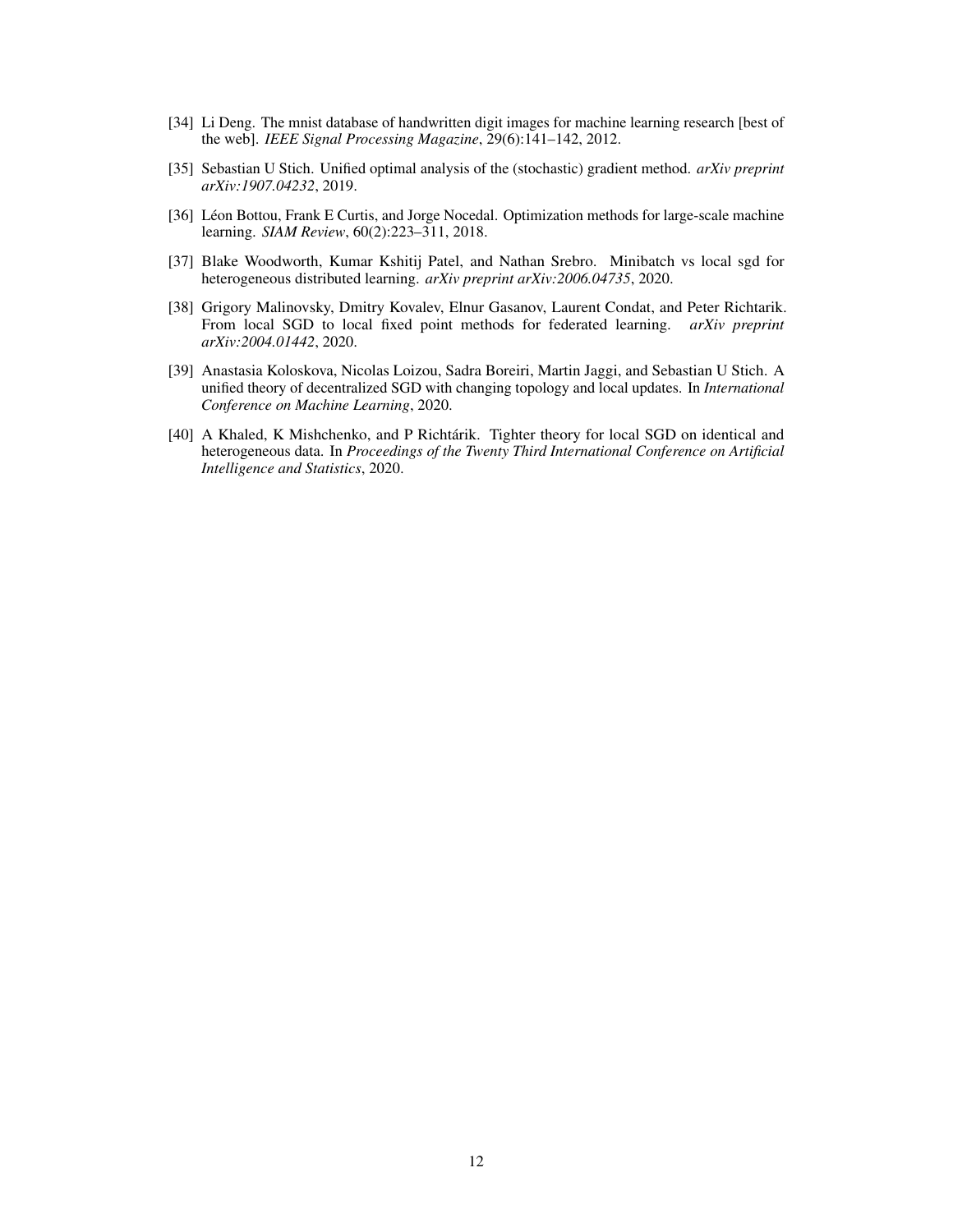# <span id="page-12-1"></span>A Experimental Details

<span id="page-12-2"></span>

| Tasks<br><b>Models</b><br>Total number of clients<br><b>Maximal elements per client</b>                                                                                    | SO NWP<br><b>RNN</b><br>342477<br>128 | Shakes. NCP<br><b>RNN</b><br>715<br>N/A                                        | <b>SO TP</b><br>LR<br>342477<br>1000                                                                                            |
|----------------------------------------------------------------------------------------------------------------------------------------------------------------------------|---------------------------------------|--------------------------------------------------------------------------------|---------------------------------------------------------------------------------------------------------------------------------|
| Active clients per round<br>Mini-batch size<br><b>Default Local epochs</b><br><b>Total rounds</b>                                                                          | 50<br>16<br>1500                      | 10<br>4<br>1500                                                                | 10<br>100<br>1500                                                                                                               |
| <b>Client learning rate</b> $log_{10}(\eta)$<br><b>Server learning rate</b> $log_{10}(\alpha)$<br>Parameter $\epsilon_s$ in SERVEROPT<br>Parameter $\epsilon$ in CLIENTOPT |                                       | $\log_{10}(\epsilon_s) = \{-7, -5, -3, -1\}$<br>$\log_{10}(\epsilon) = \{-7\}$ | $\{-3, -2.5, \ldots, -1, 0, 0.5\}$ $\{-1, -0.5, \ldots, 2, 2.5\}$<br>$\{-1.5, -1, -0.5, 0, 0.5, 1\}$ $\{-0.5, 0, 0.5, 1, 1.5\}$ |

In this section, we describe our experimental setup in more detail. A brief summary of tunning ranges and default values for hyper-parameters are summarized in Table [4.](#page-12-2)

Table 4: Experimental settings, default values and tuning ranges of hyper-parameters.

## A.1 Training Tasks

Next-Word Prediction on Stack Overflow (SO NWP for short). Stack Overflow is a language modeling dataset from the question and answer site, Stack Overflow. The datasets consists of questions and answers from 342, 477 unique users, each of which is treated as a client in our experiments. We perform next-word prediction task on this dataset and restrict to the 10,000 most frequently used words. The preprocess procedure of this datasets follows [\[6\]](#page-9-4). Specifically, we let each client only use the first 128 sentences of its local dataset, in order to avoid that clients have extremely different amount of data. Padding and truncation are used to ensure that sentences have 20 words. The metrics we report are the top-1 validation and test accuracy over the 10, 000-word vocabulary. It does not include padding, out-of-vocab, or beginning or end or sentence tokens. The neural network model we use is a RNN with single LSTM layer, which is the same as that of [\[6\]](#page-9-4).

Tag Prediction on Stack Overfolow (SO TP for short). Tag prediction via logistic regression is another training task on the Stack Overflow datasets. It has the same number of clients and vocabulary size as SO NWP. Besides, following the setup in [\[6\]](#page-9-4), we use the 500 most frequent tags and a one-versus-rest classification strategy.

Next Character Prediction on Shakespeare (Shakes. NCP for short). Shakespeare is another language modeling dataset built from the works from William Shakespeare. Each client corresponds to a speaking role with at least two lines. The lines of each speaking role is splitted into sequences of 80 characters, padding if necessary. The vocabulary size is 90. The neural networks model we use is the same as  $[6]$ : a RNN with two LSTM layers.

## A.2 Best Performing Hyper-parameters

We report the best performed hyper-parameters in Table [5.](#page-13-1) The hyper-parameters are selected in a way such that the average validation accuracy (or recall@5) over the last 100 rounds achieves the highest value.

## <span id="page-12-0"></span>A.3 Pseudo-Codes of The Proposed Algorithms

We present the pseudo-codes for our proposed algorithms in Algorithm [1.](#page-13-2) It is worth noting that Algorithm [1](#page-13-2) only provides a concrete specification of the proposed local and global correction techniques. Beyond our choices, there may exist many other algorithmic variants.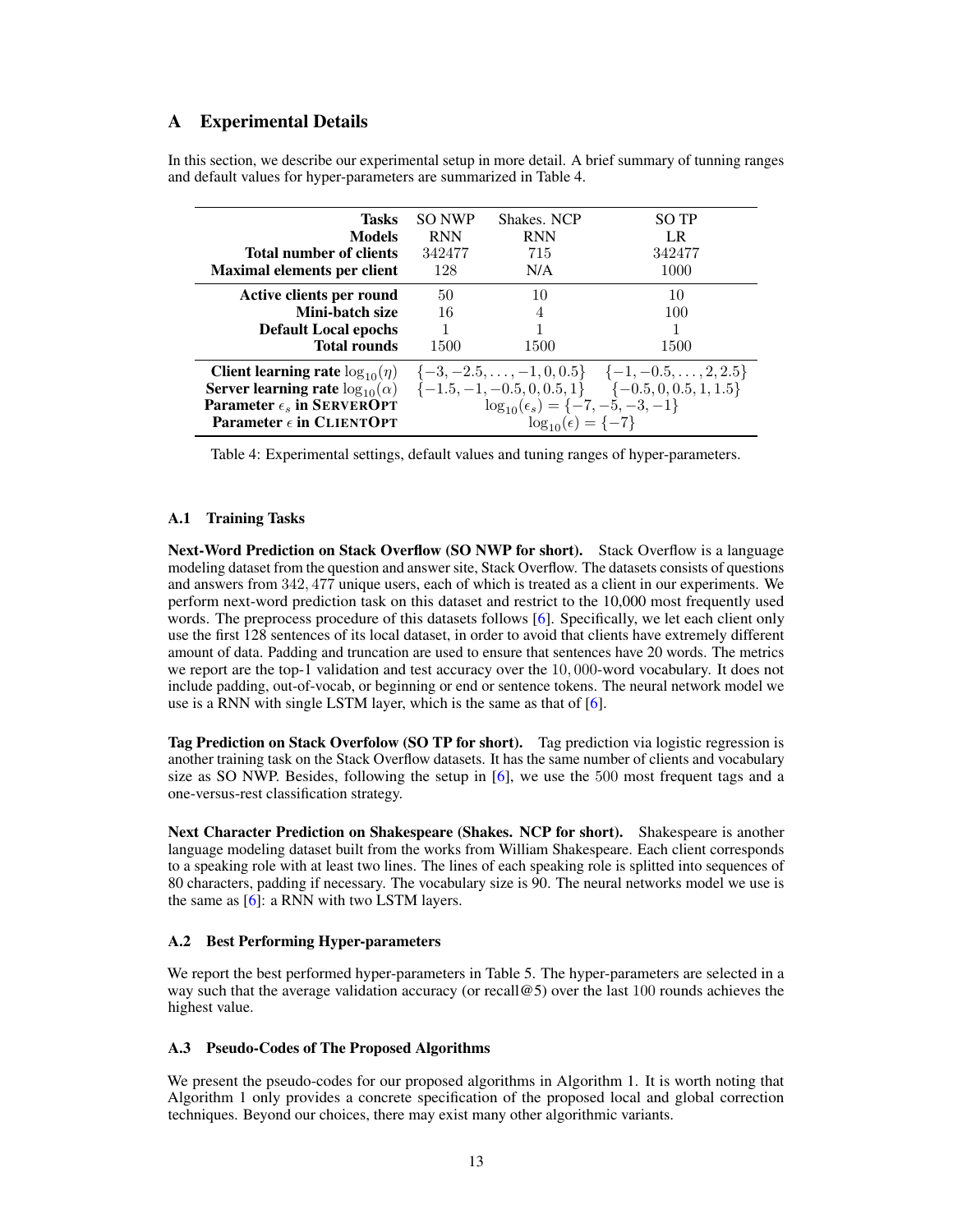<span id="page-13-1"></span>

| <b>Training Tasks</b> | <b>SERVEROPT</b> | <b>CLIENTOPT</b>   |                    |                   |                    |
|-----------------------|------------------|--------------------|--------------------|-------------------|--------------------|
|                       |                  | <b>SGD</b>         | ADAGRAD            | $+$ Local Cor.    | $+$ Joint Cor.     |
| <b>SO NWP</b>         | SGD              | $(-0.5, 0, NA)$    | $(-0.5, 0, NA)$    | (0, 0.5, NA)      | $(-0.5, 0, NA)$    |
|                       | ADAGRAD          | $(-0.5, -1.5, -3)$ | $(-0.5, -1, -5)$   | $(-0.5, -1, -5)$  | $(-0.5, -1, -7)$   |
|                       | ADAM             | $(-0.5, -1.5, -5)$ | $(-0.5, -1.5, -3)$ | $(-1, -1.5, -5)$  | $(-1, -1.5, -5)$   |
| Shakes, NCP           | <b>SGD</b>       | (0, 0, NA)         | $(-0.5, -0.5, NA)$ | $(-0.5, 2, NA)$   | $(-0.5, 0, NA)$    |
|                       | ADAGRAD          | $(0.5, -1, -1)$    | $(0,-1,-3)$        | $(-0.5, -1, -5)$  | $(-0.5, -0.5, -1)$ |
| SO TP                 | SGD              | (2.5, 0, NA)       | (1.5, 0, NA)       | (1.5, 1.5, NA)    | (1.5, 0, NA)       |
|                       | ADAGRAD          | $(0.5, 1, -5)$     | $(-0.5, 1, -5)$    | $(-0.5, 1, -7)$   | $(-0.5, 1, -5)$    |
|                       | ADAM             | $(1.5, -0.5, -5)$  | $(1, -0.5, -5)$    | $(0.5, -0.5, -7)$ | $(1, -0.5, -5)$    |

Table 5: Best performed hyper-parameters in all training tasks. The tuple in each cell corresponds to  $(\eta, \alpha, \epsilon_s)$ : client learning rate, server learning rate, and adaptivity parameter  $\epsilon_s$  in the SERVEROPT.

Algorithm 1: Local adaptive FEDOPT with the restarting strategy and local correction,

global correction techniques

1: Input: Initial model  $x^{(0)}$ , CLIENTOPT, SERVEROPT 2: for  $t \in \{0, 1, \ldots, T-1\}$  do 3: for client i in the random set  $\mathcal{S}^{(t)}$  in parallel do 4: Initialization  $x_i^{(t,0)} = x^{(t)}$ ,  $m_i^{(t,-1)} = 0$ ,  $P_i^{(t,-1)} = c$ ,  $N_i^{(t)} = 0$ ,  $M_i^{(t,-1)} = 0$ 5: **for**  $k \in \{0, ..., \tau_i - 1\}$  do 6: Compute local stochastic gradient  $g_i(\boldsymbol{x}_i^{(t,k)})$  and update local pre-conditioner  $\boldsymbol{P}_i^{(t,k)}$ <br>7: Update momentum  $\boldsymbol{m}_i^{(t,k)} = \beta_1 \boldsymbol{m}_i^{(t,k-1)} + (1 - \beta_1) g_i(\boldsymbol{x}_i^{(t,k)})$ 8: Update local model  $x_i^{(t,k+1)} = x_i^{(t,k)} - \eta P_i^{(t,k)} m_i^{(t,k)}$ 9:  $\mathbf{M}_i^{(t,k)} = \beta_1 \mathbf{M}_i^{(t,k-1)} + (1 - \beta_1) \mathbf{P}_i^{(t,k)}$ 10:  $N_i^{(t)} \leftarrow N_i^{(t)} + M_i^{(t,k)}$ 11: **end for**<br>12: Local cl 12: Local changes  $\Delta_i^{(t)} = \boldsymbol{x}^{(t)} - \boldsymbol{x}_i^{(t,\tau_i)}$ 13:  $\Delta_i^{(t)} \leftarrow (N_i^{(t)})^{-1} \Delta_i^{(t)}$ 14: end for 15: Aggregate  $\Delta^{(t)} = \frac{1}{|\mathcal{S}^{(t)}|} \sum_{i \in \mathcal{S}^{(t)}} \Delta_i^{(t)}$ 16: Aggregate  $N_s^{(t)} = \frac{1}{|S^{(t)}|} \sum_{i \in S^{(t)}} (N_i^{(t)})^{-1}$  and set  $\Delta^{(t)} \leftarrow (N_s^{(t)})^{-1} \Delta^{(t)}$  $17:$  $\mathbf{S}^{(t+1)} = \textbf{S}$ erver $\textbf{OPT}(\boldsymbol{x}^{(t)}, \Delta^{(t)}, \alpha, t)$ 18: end for

# <span id="page-13-2"></span><span id="page-13-0"></span>B Justifications of Assumptions [1](#page-4-0) and [2](#page-4-1) for Vanilla SGD Client Optimizer

#### B.1 Two Useful Lemmas

Before we dive into the proofs, we would like to first introduce two useful lemmas, which will be repeatedly applied later on.

**Lemma 1.** Suppose function F is twice-differentiable. Then, for any points  $x, y \in \mathbb{R}^d$ , we have

$$
\nabla F(\mathbf{x}) - \nabla F(\mathbf{y}) = \mathbf{H}(\mathbf{x} - \mathbf{y})
$$
 (12)

where  $\boldsymbol{H} = \int_0^1 \nabla^2 F(\boldsymbol{y} + s(\boldsymbol{x} - \boldsymbol{y})) \mathrm{d}s$ .

*Proof.* Due to the linearity of integral, we have

$$
\nabla F(\boldsymbol{x}) - \nabla F(\boldsymbol{y}) = \int_0^1 \nabla^2 F(\boldsymbol{y} + s(\boldsymbol{x} - \boldsymbol{y}))(\boldsymbol{x} - \boldsymbol{y}) ds = \boldsymbol{H}(\boldsymbol{x} - \boldsymbol{y}). \tag{13}
$$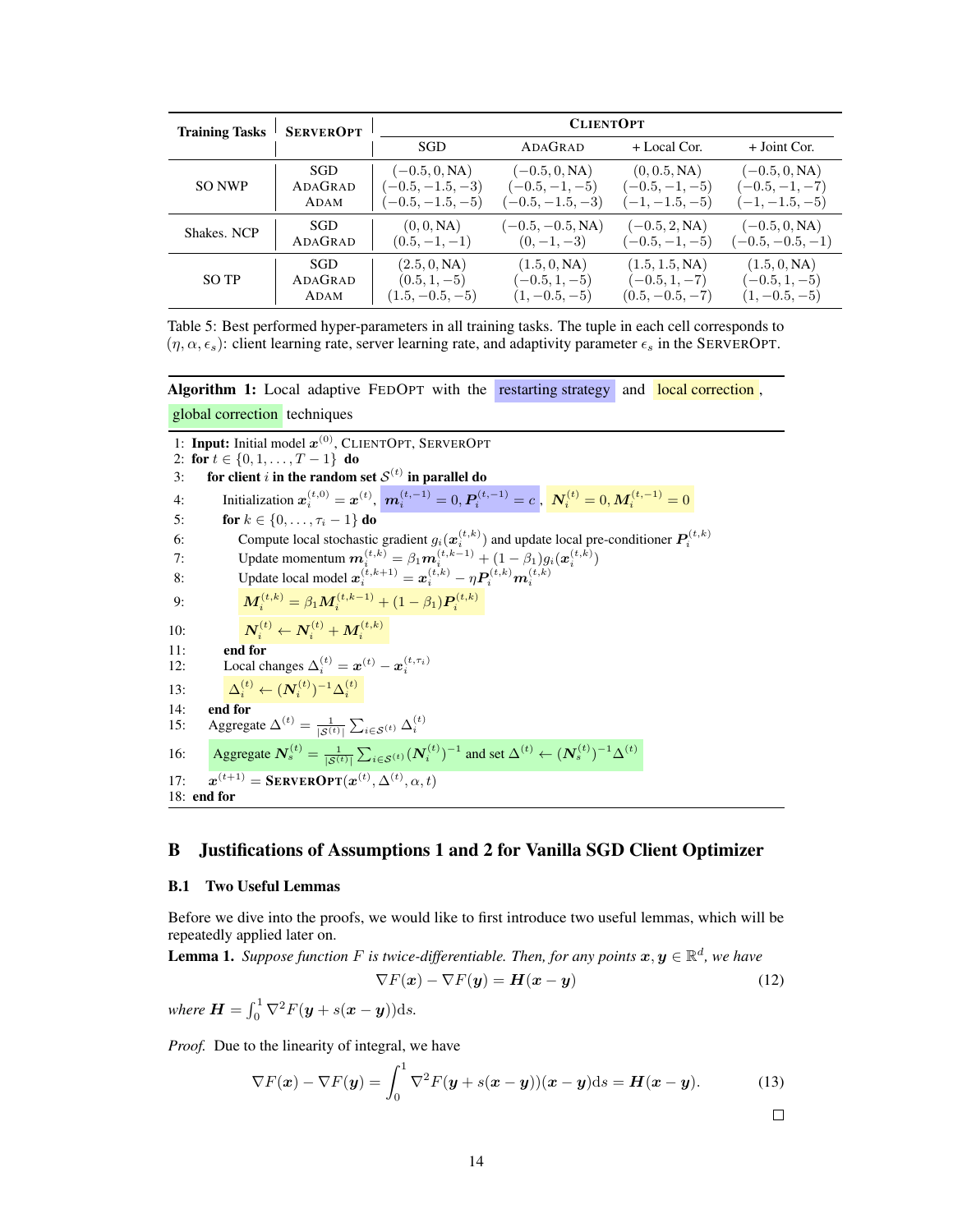Lemma 2. *Suppose* x *and* y *are random variables with the same random sources* ξ*. Then, if a function* F *is* L*-lipschitz smooth and* µ*-strongly convex, then we have*

$$
\left\|\mathbb{E}[\nabla F(\boldsymbol{x}) - \nabla F(\boldsymbol{y})]\right\|^2 \geq \mu^2 \left\|\mathbb{E}[\boldsymbol{x} - \boldsymbol{y}]\right\|^2 \tag{14}
$$

$$
\left\|\mathbb{E}[\nabla F(\boldsymbol{x}) - \nabla F(\boldsymbol{y})]\right\|^2 \le L \left\langle \mathbb{E}[\boldsymbol{x} - \boldsymbol{y}], \, \mathbb{E}[\nabla F(\boldsymbol{x}) - \nabla F(\boldsymbol{y})]\right\rangle \tag{15}
$$

$$
(\mu + L) \langle \mathbb{E}[\nabla F(\boldsymbol{x}) - \nabla F(\boldsymbol{y})], \mathbb{E}[(\boldsymbol{x} - \boldsymbol{y})] \rangle \ge ||\mathbb{E}[\nabla F(\boldsymbol{x}) - \nabla F(\boldsymbol{y})]||^2 + \mu L ||\mathbb{E}[\boldsymbol{x} - \boldsymbol{y}]||^2
$$
 (16)

*Proof.* Based on lemma 1, we have  $\mathbb{E}[\nabla F(x) - \nabla F(y)] = \mathbb{E}[H(x - y)]$ . And hence,

$$
\|\mathbb{E}[\nabla F(\boldsymbol{x}) - \nabla F(\boldsymbol{y})]\|^2 = \langle \mathbb{E}[\boldsymbol{H}(\boldsymbol{x} - \boldsymbol{y})], \mathbb{E}[\boldsymbol{H}(\boldsymbol{x} - \boldsymbol{y})]\rangle \tag{17}
$$

<span id="page-14-6"></span><span id="page-14-5"></span><span id="page-14-4"></span><span id="page-14-0"></span>
$$
=\mathbb{E}\left\langle H(x-y),\,\mathbb{E}[H(x-y)]\right\rangle. \tag{18}
$$

Since  $\mu \preccurlyeq H \preccurlyeq L$ , it follows that

$$
\mu \langle \mathbb{E}[\boldsymbol{x}-\boldsymbol{y}], \mathbb{E}[\boldsymbol{H}(\boldsymbol{x}-\boldsymbol{y})]\rangle \leq \mathbb{E} \langle \boldsymbol{H}(\boldsymbol{x}-\boldsymbol{y}), \mathbb{E}[\boldsymbol{H}(\boldsymbol{x}-\boldsymbol{y})]\rangle \leq L \langle \mathbb{E}[\boldsymbol{x}-\boldsymbol{y}], \mathbb{E}[\boldsymbol{H}(\boldsymbol{x}-\boldsymbol{y})]\rangle. \tag{19}
$$

Combining [\(18\)](#page-14-0) and [\(19\)](#page-14-1), we prove the second inequality in Lemma 2. Furthermore, note that

$$
\langle \mathbb{E}[\boldsymbol{x}-\boldsymbol{y}], \mathbb{E}[\boldsymbol{H}(\boldsymbol{x}-\boldsymbol{y})]\rangle = \mathbb{E} \langle \mathbb{E}[\boldsymbol{x}-\boldsymbol{y}], \boldsymbol{H}(\boldsymbol{x}-\boldsymbol{y})\rangle \geq \mu \mathbb{E} \langle \mathbb{E}[\boldsymbol{x}-\boldsymbol{y}], (\boldsymbol{x}-\boldsymbol{y})\rangle. \tag{20}
$$

We have

$$
\langle \mathbb{E}[\boldsymbol{H}(\boldsymbol{x}-\boldsymbol{y})], \, \mathbb{E}[\boldsymbol{H}(\boldsymbol{x}-\boldsymbol{y})] \rangle \geq \mu^2 \langle \mathbb{E}[\boldsymbol{x}-\boldsymbol{y}], \, \mathbb{E}[\boldsymbol{x}-\boldsymbol{y}] \rangle. \tag{21}
$$

This completes the proof of the first inequality in Lemma 2. Using the similar technique as above, one can prove that

$$
\left\|\mathbb{E}[H(\boldsymbol{x}-\boldsymbol{y})-\mu(\boldsymbol{x}-\boldsymbol{y})]\right\|^2 \leq (L-\mu)\left\langle \mathbb{E}[\boldsymbol{x}-\boldsymbol{y}],\,\mathbb{E}[(\boldsymbol{H}-\mu\boldsymbol{I})(\boldsymbol{x}-\boldsymbol{y})]\right\rangle. \tag{22}
$$

Besides, note that

$$
\|\mathbb{E}[H(\boldsymbol{x}-\boldsymbol{y})-\mu(\boldsymbol{x}-\boldsymbol{y})]\|^2 = \|\mathbb{E}[H(\boldsymbol{x}-\boldsymbol{y})]\|^2 + \mu^2 \|\mathbb{E}[\boldsymbol{x}-\boldsymbol{y}]\|^2 - 2\mu \langle \mathbb{E}[\boldsymbol{H}(\boldsymbol{x}-\boldsymbol{y})], \mathbb{E}[\boldsymbol{x}-\boldsymbol{y}]\rangle.
$$
 (23)

Substituting [\(23\)](#page-14-2) into [\(22\)](#page-14-3) and rearranging, we obtain that

$$
(L+\mu)\langle \mathbb{E}[\boldsymbol{H}(\boldsymbol{x}-\boldsymbol{y})], \mathbb{E}[\boldsymbol{x}-\boldsymbol{y}]\rangle \geq ||\mathbb{E}[\boldsymbol{H}(\boldsymbol{x}-\boldsymbol{y})]||^2 + \mu L ||\mathbb{E}[\boldsymbol{x}-\boldsymbol{y}]||^2. \tag{24}
$$

Here we complete the proof of the last inequality in Lemma 2.

#### B.2 Proof of Assumption 1 for Vanilla SGD Client Optimizer

For the ease of writing, we denote  $x^{(k)} = A_i(x; k, \Xi)$  and  $y^{(k)} = A_i(y; k, \Xi)$  where  $\Xi =$  $\{\xi^{(0)}, \ldots, \xi^{(k-1)}\}$  represents the random sources through k local steps. According to the update rule of SGD, we have

$$
\mathbb{E}[\boldsymbol{x}^{(k+1)}] - \mathbb{E}[\boldsymbol{y}^{(k+1)}] = \mathbb{E}[\boldsymbol{x}^{(k)} - \eta g_i(\boldsymbol{x}^{(k)})] - \mathbb{E}[\boldsymbol{y}^{(k)} - \eta g_i(\boldsymbol{y}^{(k)})]
$$
(25)

$$
=\mathbb{E}[\boldsymbol{x}^{(k)}-\boldsymbol{y}^{(k)}]-\eta_i\mathbb{E}[\nabla F_i(\boldsymbol{x}^{(k)})-\nabla F_i(\boldsymbol{y}^{(k)})].
$$
 (26)

<span id="page-14-3"></span><span id="page-14-2"></span><span id="page-14-1"></span> $\Box$ 

We are going to use *induction* to prove  $\|\mathbb{E}[x^{(k)} - y^{(k)}]\|$  $2^{2} \leq (1 - \eta_{i} \mu_{i})^{2k} ||x - y||^{2}$ . When  $k = 1$ , we have

$$
\left\| \mathbb{E}[\boldsymbol{x}^{(1)} - \boldsymbol{y}^{(1)}] \right\|^2 = \left\| \boldsymbol{x} - \boldsymbol{y} - \eta_i \nabla F_i(\boldsymbol{x}) - \nabla F_i(\boldsymbol{y}) \right\|^2
$$
\n(27)

$$
= ||\boldsymbol{x}-\boldsymbol{y}||^{2} + \eta_{i}^{2} ||\nabla F_{i}(\boldsymbol{x}) - \nabla F_{i}(\boldsymbol{y})||^{2} - 2\eta_{i} \langle \boldsymbol{x}-\boldsymbol{y}, \nabla F_{i}(\boldsymbol{x}) - \nabla F_{i}(\boldsymbol{y}) \rangle
$$
\n(28)

$$
\leq \left(1-\frac{2\mu_i L_i}{\mu_i+L_i}\right) \left\|\boldsymbol{x}-\boldsymbol{y}\right\|^2 + \left(\eta_i^2-\frac{2\eta_i}{\mu_i+L_i}\right) \left\|\nabla F_i(\boldsymbol{x})-\nabla F_i(\boldsymbol{y})\right\|^2 \tag{29}
$$

where the last inequality comes from the Lipschitz smoothness and strongly convexity of  $F_i$ . When the client learning rate satisfies  $\eta_i(\mu_i + L_i) < 2$ , we have

$$
\left\|\mathbb{E}[\boldsymbol{x}^{(1)} - \boldsymbol{y}^{(1)}]\right\|^2 \leq \left(1 - \frac{2\mu_i L_i}{\mu_i + L_i}\right) \left\|\boldsymbol{x} - \boldsymbol{y}\right\|^2 + \left(\eta_i^2 \mu_i^2 - \frac{2\mu_i \eta_i}{\mu_i + L_i}\right) \left\|\boldsymbol{x} - \boldsymbol{y}\right\|^2 \tag{30}
$$

$$
=(1-\eta_i\mu_i)^2\left\|\boldsymbol{x}-\boldsymbol{y}\right\|^2.\tag{31}
$$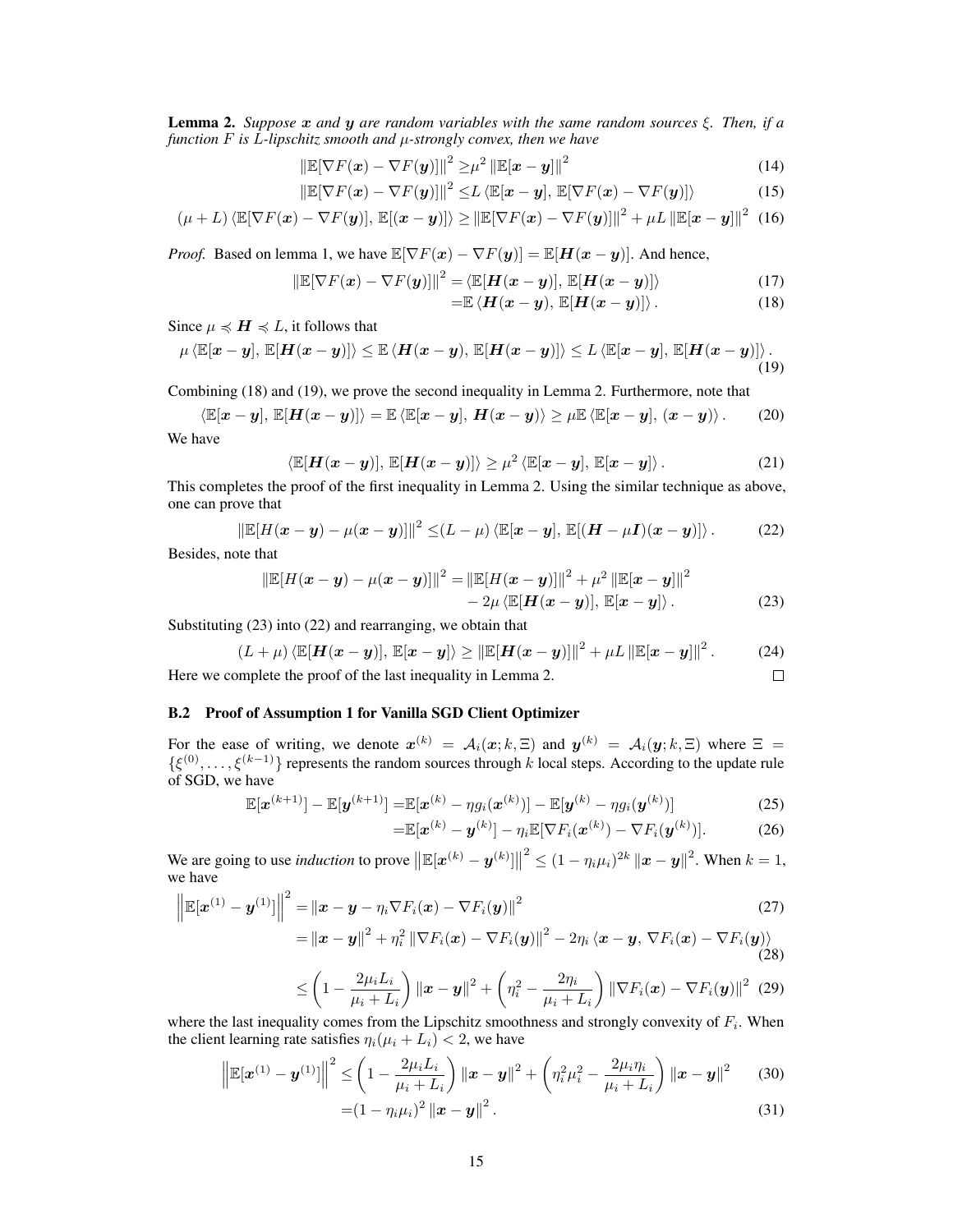So Assumption 1 is true when  $k = 1$ . Now we assume that Assumption 1 holds for some  $k > 1$  and examine the value of  $\left\| \mathbb{E}[\boldsymbol{x}^{(k+1)} - \boldsymbol{y}^{(k+1)}] \right\|$ . In particular, we have

$$
\left\| \mathbb{E}[\boldsymbol{x}^{(k+1)} - \boldsymbol{y}^{(k+1)}] \right\|^2 = \left\| \mathbb{E}[\boldsymbol{x}^{(k)} - \boldsymbol{y}^{(k)}] \right\|^2 + \eta_i^2 \left\| \mathbb{E}[\nabla F_i(\boldsymbol{x}^{(k)}) - \nabla F_i(\boldsymbol{y}^{(k)})] \right\|^2
$$

$$
- 2\eta \left\langle \mathbb{E}[\boldsymbol{x}^{(k)} - \boldsymbol{y}^{(k)}], \mathbb{E}[\nabla F_i(\boldsymbol{x}^{(k)}) - \nabla F_i(\boldsymbol{y}^{(k)})] \right\rangle. \tag{32}
$$

According to [\(14\)](#page-14-4) and [\(16\)](#page-14-5) of Lemma 2, we have

$$
\left\| \mathbb{E}[\boldsymbol{x}^{(k+1)} - \boldsymbol{y}^{(k+1)}] \right\|^2 \leq \left( 1 - \frac{2\eta_i \mu_i L_i}{\mu_i L_i} \right) \left\| \mathbb{E}[\boldsymbol{x}^{(k)} - \boldsymbol{y}^{(k)}] \right\|^2 + \left( \eta_i^2 - \frac{2\eta_i}{\mu_i + L_i} \right) \left\| \mathbb{E}[\nabla F_i(\boldsymbol{x}^{(k)}) - \nabla F_i(\boldsymbol{y}^{(k)})] \right\|^2 \tag{33}
$$

$$
\leq \left(1 - \frac{2\eta_i \mu_i L_i}{\mu_i L_i}\right) \left\| \mathbb{E}[\mathbf{x}^{(k)} - \mathbf{y}^{(k)}] \right\|^2
$$
  
+  $\left(n^2 \mu^2 - \frac{2\eta_i \mu_i^2}{\mu_i^2}\right) \left\| \mathbb{E}[\mathbf{x}^{(k)} - \mathbf{y}^{(k)}] \right\|^2$  (34)

$$
+\left(\eta_i^2\mu_i^2-\frac{2\eta_i\mu_i}{\mu_i+L_i}\right)\left\|\mathbb{E}[\boldsymbol{x}^{(k)}-\boldsymbol{y}^{(k)}]\right\|^2\tag{34}
$$

$$
\leq (1 - \eta_i \mu_i)^2 \left\| \mathbb{E}[\mathbf{x}^{(k)} - \mathbf{y}^{(k)}] \right\|^2 \tag{35}
$$

$$
\leq (1 - \eta_i \mu_i)^{2(k+1)} \|x - y\|^2.
$$
 (36)

Here we complete the induction procedure and prove that Assumption 1 holds for vanilla SGD client optimizer and  $h_i(k) = (1 - \eta_i \mu_i)^{2k}$ .

## B.3 Proof of Assumption 2 for Vanilla SGD Client Optimizer

For the ease of writing, we define  $x^{(k)} = A_i(x;k)$  and  $\overline{x}^{(k)} = \mathbb{E}[x^{(k)}]$ . We are going to use induction to prove that

<span id="page-15-0"></span>
$$
\mathbb{E}\left\|\boldsymbol{x}^{(k)} - \overline{\boldsymbol{x}}^{(k)}\right\|^2 \le k\eta_i^2\sigma^2.
$$
\n(37)

When  $k = 1$ , we have

$$
\mathbb{E}\left\|\boldsymbol{x}^{(1)}-\overline{\boldsymbol{x}}^{(1)}\right\|^2=\mathbb{E}\left\|-\eta_i g_i(\boldsymbol{x};\xi)+\eta_i \nabla F_i(\boldsymbol{x})\right\|^2\leq \eta_i^2 \sigma^2.
$$
 (38)

We assume that Assumption [2](#page-4-1) holds for some  $k > 1$ . Then, according to the update rule of SGD, we have

$$
\mathbb{E}\left\|\boldsymbol{x}^{(k+1)} - \mathbb{E}[\boldsymbol{x}^{(k+1)}]\right\|^2
$$
  
=
$$
\mathbb{E}\left\|\boldsymbol{x}^{(k)} - \eta_i g_i(\boldsymbol{x}^{(k)}) - \mathbb{E}[\boldsymbol{x}^{(k)}] + \eta_i \mathbb{E}[\nabla F_i(\boldsymbol{x}^{(k)})]\right\|^2
$$
(39)

$$
= \mathbb{E}\left\| -\eta_i g_i(\boldsymbol{x}^{(k)}) + \eta_i \nabla F_i(\boldsymbol{x}^{(k)}) + \boldsymbol{x}^{(k)} - \eta_i \nabla F_i(\boldsymbol{x}^{(k)}) - \mathbb{E}[\boldsymbol{x}^{(k)}] + \eta_i \mathbb{E}[\nabla F_i(\boldsymbol{x}^{(k)})]\right\|^2 \tag{40}
$$

$$
=\!\eta_i^2\mathbb{E}\left\|g_i(\boldsymbol{x}^{(k)})-\nabla F_i(\boldsymbol{x}^{(k)})\right\|^2+\mathbb{E}\left\|\boldsymbol{x}^{(k)}-\eta_i\nabla F_i(\boldsymbol{x}^{(k)})-\mathbb{E}[\boldsymbol{x}^{(k)}]+\eta_i\mathbb{E}[\nabla F_i(\boldsymbol{x}^{(k)})]\right\|^2\tag{41}
$$

$$
\leq \eta_i^2 \sigma^2 + \mathbb{E} \left\| \boldsymbol{x}^{(k)} - \eta_i \nabla F_i(\boldsymbol{x}^{(k)}) - \mathbb{E}[\boldsymbol{x}^{(k)}] + \eta_i \mathbb{E}[\nabla F_i(\boldsymbol{x}^{(k)})] \right\|^2 \tag{42}
$$

$$
= \eta_i^2 \sigma^2 + \mathbb{E} \left\| \boldsymbol{x}^{(k)} - \mathbb{E}[\boldsymbol{x}^{(k)}] \right\|^2 + \eta_i^2 \mathbb{E} \left\| \nabla F_i(\boldsymbol{x}^{(k)}) - \mathbb{E}[\nabla F_i(\boldsymbol{x}^{(k)})] \right\|^2
$$

$$
- 2\eta_i \left\langle \boldsymbol{x}^{(k)} - \mathbb{E}[\boldsymbol{x}^{(k)}], \nabla F_i(\boldsymbol{x}^{(k)}) - \mathbb{E}[\nabla F_i(\boldsymbol{x}^{(k)})] \right\rangle
$$
(43)

$$
\leq (k+1)\eta_i^2\sigma^2 + \eta_i^2 \mathbb{E} \left\| \nabla F_i(\boldsymbol{x}^{(k)}) - \mathbb{E}[\nabla F_i(\boldsymbol{x}^{(k)})] \right\|^2 - 2\eta_i \mathbb{E} \left\langle \boldsymbol{x}^{(k)} - \mathbb{E}[\boldsymbol{x}^{(k)}], \nabla F_i(\boldsymbol{x}^{(k)}) - \mathbb{E}[\nabla F_i(\boldsymbol{x}^{(k)})] \right\rangle.
$$
\n(44)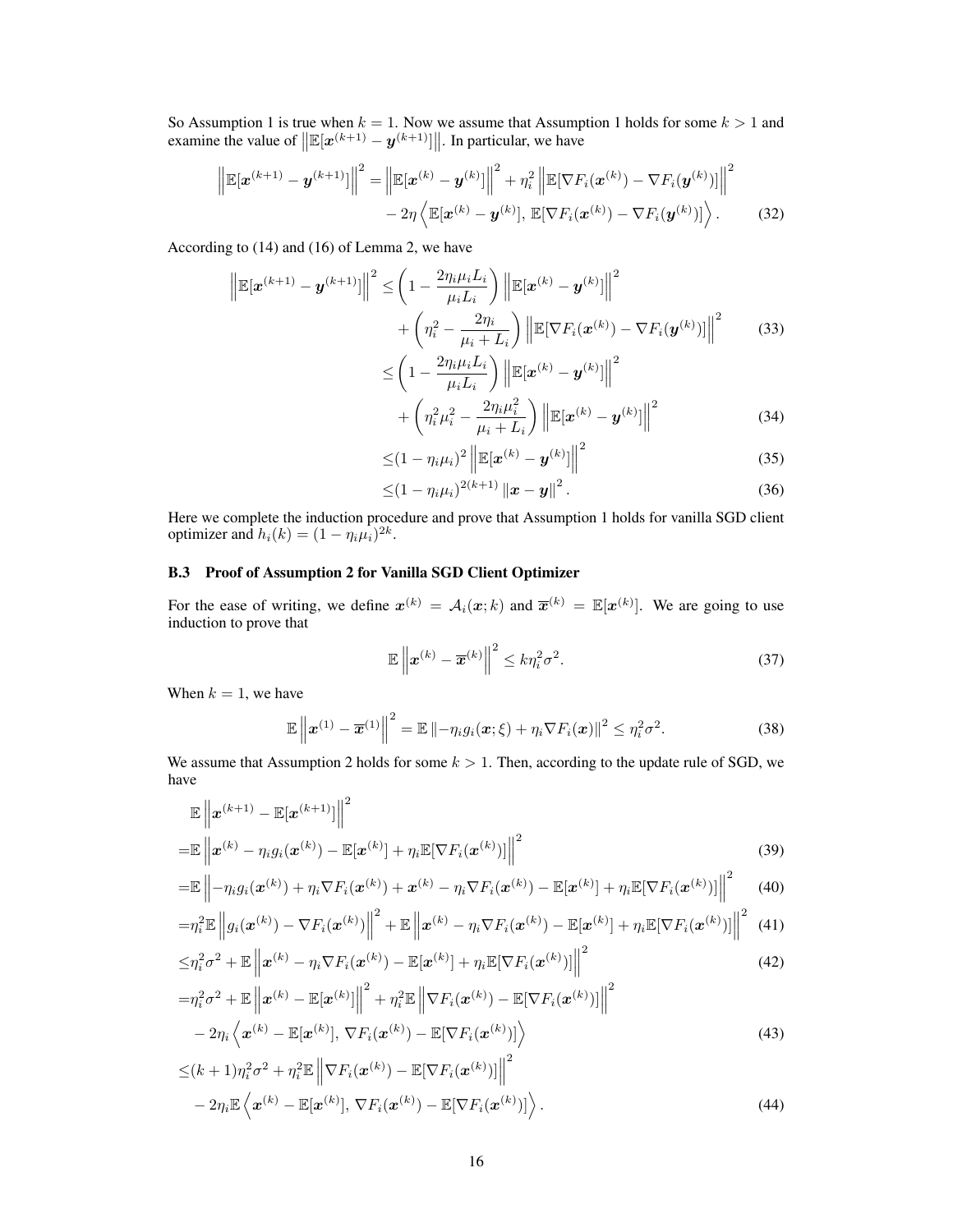Then, we define  $\epsilon = \boldsymbol{x}^{(k)} - \overline{\boldsymbol{x}}^{(k)}$ . Accordingly, we have

$$
\mathbb{E}\left\|\nabla F_i(\boldsymbol{x}^{(k)}) - \mathbb{E}[\nabla F_i(\boldsymbol{x}^{(k)})]\right\|^2
$$
  
\n
$$
= \mathbb{E}_{\epsilon}\left\|\nabla F_i(\overline{\boldsymbol{x}}^{(k)} + \epsilon) - \mathbb{E}_{\zeta}[\nabla F_i(\overline{\boldsymbol{x}}^{(k)} + \zeta)]\right\|^2
$$
\n(45)

$$
= \mathbb{E}_{\epsilon} \left\| \mathbb{E}_{\zeta} [\nabla F_i(\overline{\boldsymbol{x}}^{(k)} + \epsilon) - \nabla F_i(\overline{\boldsymbol{x}}^{(k)} + \zeta)] \right\|^2 \tag{46}
$$

<span id="page-16-1"></span>
$$
\leq L_i \mathbb{E}_{\epsilon} \left\langle \mathbb{E}_{\zeta}[\epsilon - \zeta], \, \mathbb{E}_{\zeta}[\nabla F_i(\overline{\boldsymbol{x}}^{(k)} + \epsilon) - \nabla F_i(\overline{\boldsymbol{x}}^{(k)} + \zeta)] \right\rangle \tag{47}
$$

$$
=L_i\mathbb{E}_{\epsilon}\left\langle \epsilon, \mathbb{E}_{\zeta}[\nabla F_i(\overline{\boldsymbol{x}}^{(k)}+\epsilon)-\nabla F_i(\overline{\boldsymbol{x}}^{(k)}+\zeta)] \right\rangle \tag{48}
$$

$$
=L_i\mathbb{E}\left\langle \boldsymbol{x}^{(k)}-\mathbb{E}[\boldsymbol{x}^{(k)}],\,\nabla F_i(\boldsymbol{x}^{(k)})-\mathbb{E}[\nabla F_i(\boldsymbol{x}^{(k)})]\right\rangle\tag{49}
$$

where [\(47\)](#page-16-1) is because of the second inequality [\(15\)](#page-14-6) in Lemma 2. As a consequence, when  $\eta_i L_i < 2$ , we have

$$
\eta_i \mathbb{E} \left\| \nabla F_i(\boldsymbol{x}^{(k)}) - \mathbb{E}[\nabla F_i(\boldsymbol{x}^{(k)})] \right\|^2 \leq 2\eta_i \mathbb{E} \left\langle \boldsymbol{x}^{(k)} - \mathbb{E}[\boldsymbol{x}^{(k)}], \nabla F_i(\boldsymbol{x}^{(k)}) - \mathbb{E}[\nabla F_i(\boldsymbol{x}^{(k)})] \right\rangle.
$$
\n(50)

Substituting [\(50\)](#page-16-2) back into [\(44\)](#page-15-0), it follows that

<span id="page-16-2"></span>
$$
\mathbb{E}\left\|\boldsymbol{x}^{(k+1)} - \mathbb{E}[\boldsymbol{x}^{(k+1)}]\right\|^2 \le (k+1)\eta_i^2 \sigma^2.
$$
 (51)

Here we complete the induction and prove that Assumption [2](#page-4-1) holds for SGD and  $q_i(k) = k\eta_i^2 \sigma^2$ .

### <span id="page-16-0"></span>B.4 Empirical Validations for Adaptive Client Optimizers

While for vanilla SGD client optimizer, we can get the analytical expressions of  $h_i, q_i$  in Assumptions [1](#page-4-0) and [2,](#page-4-1) it can be complicated to perform the same analysis for adaptive client optimizers. So in this subsection, we are going to provide some empirical evidence that adaptive optimizers (such as ADAM) also satisfies Assumption [1](#page-4-0) and can yield smaller  $h_i$  values than vanilla SGD.

<span id="page-16-3"></span>In particular, we evaluate the performance of vanilla SGD and ADAM on the MNIST dataset [\[34\]](#page-11-0). For each optimizer, we train two logistic regression models, which start from two different initial points  $x, y$  but traverse the same sequence of mini-batches of data. After repeating the same experiment multiple times with different random seeds, we report  $h_i = \|\mathbb{E}[\mathcal{A}_i(\bm{x};k)] - \mathbb{E}[\bar{\mathcal{A}}_i(\bm{y};k)]\|^2/\|\bm{x}-\bm{y}\|^2$ in Figure [4.](#page-16-3) One can observe that, given a number of local steps k, ADAM can have a smaller value of  $h_i$  than vanilla SGD.



Figure 4: Empirical validation of Assumption [1](#page-4-0) for various client optimizers. The value of  $h$  is evaluated by training logistic regression models on the MNIST dataset. For each optimizer, we select the best client learning rate from  $\{0.5, 0.2, 0.02, 0.002\}$ .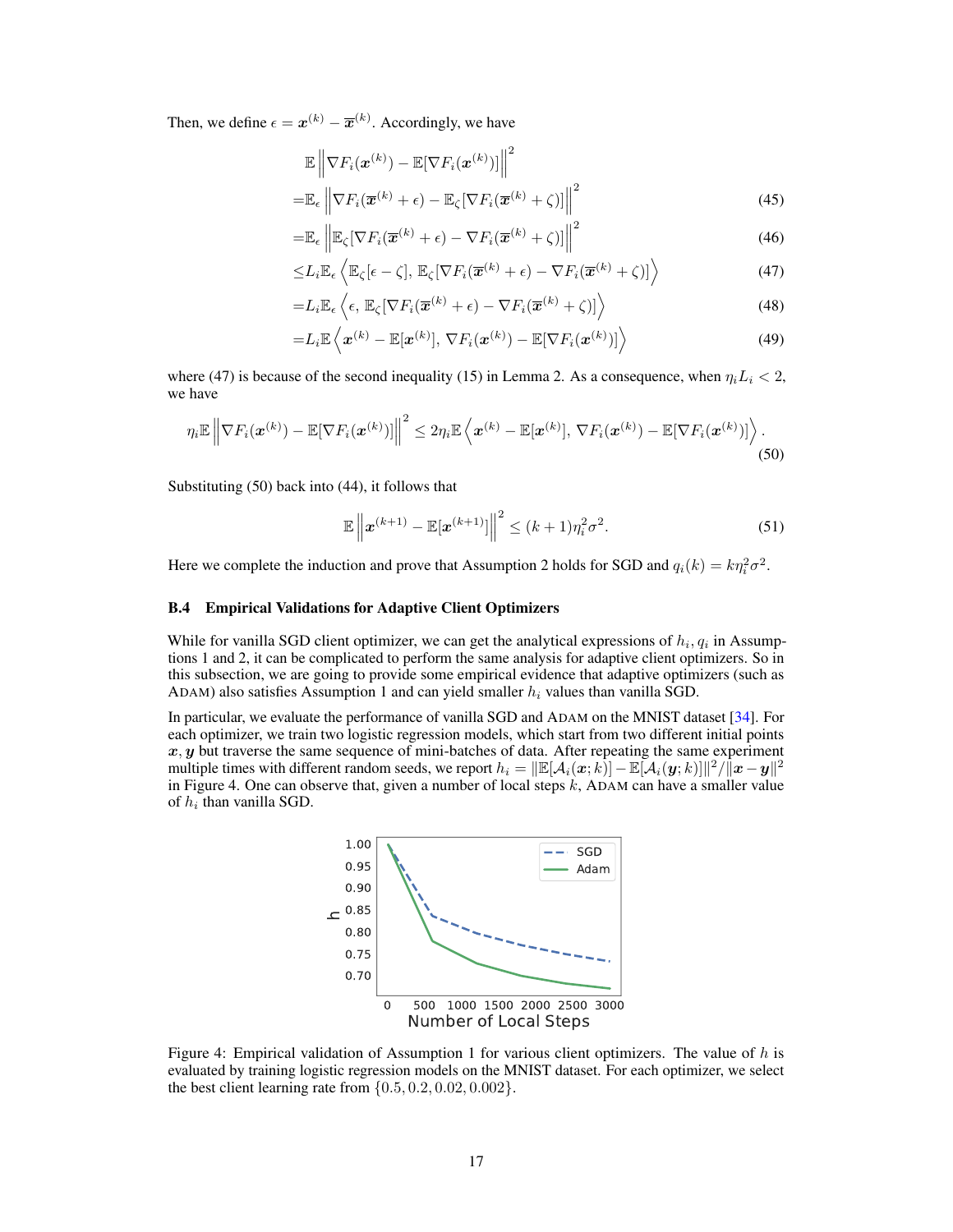# C Proof of Theorem 1

We first prove  $\mathbb{E}[\mathcal{A}]$  is a contractive operator. Based on its definition, we have

$$
\|\mathbb{E}[\mathcal{A}(\boldsymbol{x})] - \mathbb{E}[\mathcal{A}(\boldsymbol{y})]\|^2 = \left\|\sum_{i=1}^M w_i \mathbb{E}[\mathcal{A}_i(\boldsymbol{x}) - \mathcal{A}_i(\boldsymbol{y})]\right\|^2
$$
(52)

<span id="page-17-0"></span>
$$
\leq \sum_{i=1}^{M} w_i \left\| \mathbb{E}[\mathcal{A}_i(\boldsymbol{x}) - \mathcal{A}_i(\boldsymbol{y})] \right\|^2 \tag{53}
$$

<span id="page-17-2"></span><span id="page-17-1"></span>
$$
\leq \sum_{i=1}^{M} w_i h_i \|x - y\|^2
$$
\n(54)

where [\(53\)](#page-17-0) comes from the Jensen's inequality and [\(54\)](#page-17-1) is based on Assumption 1. Since  $0 \le$  $\sum_{i=1}^{M} w_i h_i < 1$ , according to the Banach fixed-point theorem [\[32\]](#page-10-12), operator  $\mathbb{E}[\mathcal{A}]$  is contractive and has a unique fixed point, denoted by  $\widetilde{x}$ .

Then, according to the global update rule [\(6\)](#page-3-2) of FEDOPT, we have

$$
\mathbb{E}\left\|\boldsymbol{x}^{(t+1)}-\widetilde{\boldsymbol{x}}\right\|^{2}=\left\|(1-\alpha)(\boldsymbol{x}^{(t)}-\widetilde{\boldsymbol{x}})+\alpha(\mathbb{E}[\mathcal{A}(\boldsymbol{x}^{(t)})]-\widetilde{\boldsymbol{x}})\right\|^{2} + \alpha^{2}\mathbb{E}\left\|\sum_{i=1}^{M}w_{i}\mathcal{A}_{i}(\boldsymbol{x}^{(t)})-\mathbb{E}[\sum_{i=1}^{M}w_{i}\mathcal{A}(\boldsymbol{x}^{(t)})]\right\|^{2}.
$$
\n(55)

The first term in [\(55\)](#page-17-2) can be bounded as follows

$$
\left\| (1 - \alpha)(\boldsymbol{x}^{(t)} - \widetilde{\boldsymbol{x}}) + \alpha (\mathbb{E}[\mathcal{A}(\boldsymbol{x}^{(t)})] - \widetilde{\boldsymbol{x}}) \right\|^2
$$
  

$$
\leq (1 - \alpha) \left\| \boldsymbol{x}^{(t)} - \widetilde{\boldsymbol{x}} \right\|^2 + \alpha \left\| \mathbb{E}[\mathcal{A}(\boldsymbol{x}^{(t)})] - \widetilde{\boldsymbol{x}} \right\|^2
$$
(56)

$$
\leq \left[1 - \alpha \left(1 - \sum_{i=1}^{M} w_i h_i\right)\right] \left\|\boldsymbol{x}^{(t)} - \widetilde{\boldsymbol{x}}\right\|^2 \tag{57}
$$

where [\(56\)](#page-17-3) comes from the fact that for any vectors  $a, b$ , we have  $\|\alpha \bm{a} + (1 - \alpha) \bm{b}\|^2 \le \alpha \| \bm{a} \|^2 +$  $(1 - \alpha) ||b||^2$ , and the last inequality is from the contraction property of  $\mathbb{E}[A]$ . For the second term in [\(55\)](#page-17-2), we have

$$
\mathbb{E}\left\|\sum_{i=1}^M w_i \mathcal{A}_i(\boldsymbol{x}^{(t)}) - \mathbb{E}[\sum_{i=1}^M w_i \mathcal{A}(\boldsymbol{x}^{(t)})]\right\|^2 = \sum_{i=1}^M w_i^2 \mathbb{E}\left\|\mathcal{A}_i(\boldsymbol{x}^{(t)}) - \mathbb{E}[\mathcal{A}_i(\boldsymbol{x}^{(t)})]\right\|^2 \tag{58}
$$

<span id="page-17-7"></span><span id="page-17-5"></span><span id="page-17-4"></span><span id="page-17-3"></span>
$$
\leq \sigma^2 \sum_{i=1}^M w_i^2 q_i \tag{59}
$$

Substituting [\(57\)](#page-17-4) and [\(59\)](#page-17-5) back into [\(55\)](#page-17-2) we have

$$
\mathbb{E}\left\|\boldsymbol{x}^{(t+1)}-\widetilde{\boldsymbol{x}}\right\|^2 \leq \left[1-\alpha\left(1-\sum_{i=1}^M w_i h_i\right)\right] \left\|\boldsymbol{x}^{(t)}-\widetilde{\boldsymbol{x}}\right\|^2 + \alpha^2 \sigma^2 \sum_{i=1}^M w_i^2 q_i. \tag{60}
$$

Taking the total expectation on both sides, one can get

$$
\mathbb{E}\left\|\boldsymbol{x}^{(t+1)}-\widetilde{\boldsymbol{x}}\right\|^2 \leq \left[1-\alpha(1-\sum_{i=1}^M w_i h_i)\right] \mathbb{E}\left\|\boldsymbol{x}^{(t)}-\widetilde{\boldsymbol{x}}\right\|^2 + \alpha^2 \sigma^2 \sum_{i=1}^M w_i^2 q_i. \tag{61}
$$

<span id="page-17-6"></span>In order to get the final convergence rate, we need a technical lemma from [\[35\]](#page-11-1), stated as follows. **Lemma 3** (Stich [\[35\]](#page-11-1)). *Suppose there are two non-negative sequences*  $\{r_t\}$ ,  $\{s_t\}$  *that satisfy the relation*

$$
r_{t+1} \le (1 - a\gamma_t)r_t - b\gamma_t s_t + c\gamma_t^2 \tag{62}
$$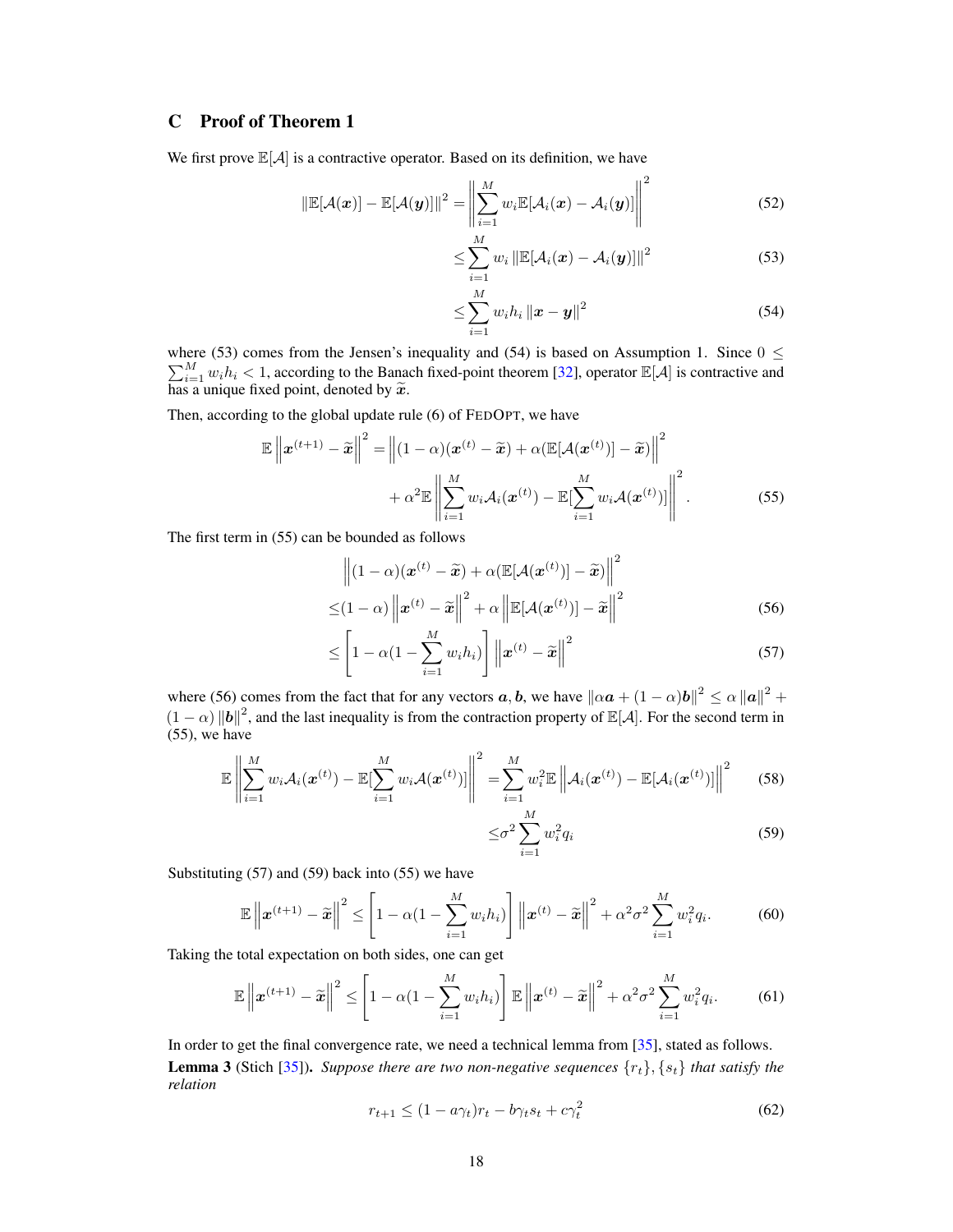*for all*  $t \geq 0$  *and for parameters*  $b > 0$ ,  $a, c \geq 0$  *and non-negative stepsizes*  $\{\gamma_t\}$  *with*  $\gamma_t \leq 1/d$  *for a* parameter  $d \ge a, d > 0$ . Then, there exists weights  $w_t \ge 0, W_T := \sum_{t=0}^T w_t$ , such that:

$$
\frac{b}{W_T} \sum_{t=0}^{T} s_t w_t + a r_{T+1} \le 32 dr_0 \left( 1 - \frac{a}{d} \right)^{\frac{T}{2}} + \frac{36 c}{aT} \le 32 dr_0 \exp\left[ -\frac{aT}{2d} \right] + \frac{36 c}{aT}
$$
(63)

By setting  $r_t = \mathbb{E} \|x^{(t)} - \tilde{x}\|$ <br>obtain from I emma 3:  $2^2$ ,  $s_t = 0$ ,  $a = 1 - \sum_{i=1}^{M} w_i h_i$ ,  $c = \sigma^2 \sum_{i=1}^{M} w_i^2 q_i$ ,  $d = 1$ , we can obtain from Lemma [3:](#page-17-6)

$$
\mathbb{E}\left\|\boldsymbol{x}^{(T+1)}-\tilde{\boldsymbol{x}}\right\|^2 \leq \frac{32\left\|\boldsymbol{x}^{(0)}-\tilde{\boldsymbol{x}}\right\|^2}{1-\sum_{i=1}^M w_i h_i} \left[\sum_{i=1}^M w_i h_i\right]^{\frac{T}{2}} + \frac{36\sigma^2 \sum_{i=1}^M w_i^2 q_i}{T(1-\sum_{i=1}^M w_i h_i)^2}
$$
(64)

$$
\leq c \cdot \left( \left[ \sum_{i=1}^{M} w_i h_i \right]^{\frac{T}{2}} \frac{\left\| x^{(0)} - \widetilde{x} \right\|^2}{1 - \sum_{i=1}^{M} w_i h_i} + \frac{1}{T} \frac{\sigma^2 \sum_{i=1}^{M} w_i^2 q_i}{(1 - \sum_{i=1}^{M} w_i h_i)^2} \right) \tag{65}
$$

where  $c$  is a positive constant. Here we complete the proof of Theorem [1.](#page-4-2)

**Special Case: Client Optimizer is GD.** When the client optimizer is GD (*i.e.*,  $\sigma = 0$ ), all clients have the same  $\eta, \tau, \mu, L$ , and  $w_i = 1/M$ , we have  $h_i = (1 - \eta \mu)^{2\tau}$ . Then, we can directly set  $\alpha = 1$ in  $(61)$ , we get

<span id="page-18-0"></span>
$$
\mathbb{E}\left\|\boldsymbol{x}^{(T)}-\widetilde{\boldsymbol{x}}\right\|^2 \leq (1-\eta\mu)^{2\tau T}\left\|\boldsymbol{x}^{(0)}-\widetilde{\boldsymbol{x}}\right\|^2.
$$
 (66)

If all local operator  $A_i$  have the same fixed point  $x_i^* = x^*$ , then we have  $\tilde{x} = x^*$  and [\(66\)](#page-18-0) recovers the convergence rate of local GD in the IID data setting the convergence rate of local GD in the IID data setting.

Special Case: Client Optimizer is SGD. When the client optimizer is SGD, all clients have the same  $\eta, \tau, \mu, L$ , and  $w_i = 1/M$ , we have  $h_i = (1 - \eta\mu)^{2\tau}$  and  $q_i = \tau\eta^2\sigma^2$ . Substituting these into [\(61\)](#page-17-7), we get

$$
\mathbb{E}\left\|\boldsymbol{x}^{(T)}-\widetilde{\boldsymbol{x}}\right\|^2 \leq \left[1-\alpha\left(1-(1-\eta\mu)^{2\tau}\right)\right]\cdot\mathbb{E}\left\|\boldsymbol{x}^{(t)}-\widetilde{\boldsymbol{x}}\right\|^2 + \frac{\alpha^2\eta^2\sigma^2\tau}{M}.\tag{67}
$$

Now we are going to prove that for any  $T \ge 0$ , with  $\alpha = 2/[(1 - (1 - \eta \mu)^{2\tau})(t + \beta)]$ ,

<span id="page-18-1"></span>
$$
\mathbb{E}\left\|\boldsymbol{x}^{(T)}-\widetilde{\boldsymbol{x}}\right\|^2 \leq \frac{4\sigma^2\eta^2\tau}{M(1-(1-\eta\mu)^{2\tau})^2(T+\beta)}
$$
(68)

where  $\beta$  is a constant, that satisfies that  $0 < \beta \le 4\sigma^2\eta^2\tau/[(1-(1-\eta\mu)^{2\tau})||\mathbf{x}^{(0)}-\tilde{\mathbf{x}}||]^2$ . When  $t=0$  the inequality (68) automatically holds according to the definition of  $\beta$ . Then, we assume (68)  $t = 0$ , the inequality [\(68\)](#page-18-1) automatically holds according to the definition of  $\beta$ . Then, we assume (68) for some  $t > 1$  and examine the situation  $t + 1$ .

$$
\mathbb{E}\left\|\boldsymbol{x}^{(t+1)} - \widetilde{\boldsymbol{x}}\right\|^2 \le \left[1 - \frac{2}{t+\beta}\right] \frac{4\sigma^2 \eta^2 \tau}{M(1 - (1-\eta\mu)^{2\tau})^2 (t+\beta)} + \frac{4\sigma^2 \eta^2 \tau}{M(1 - (1-\eta\mu)^{2\tau})^2 (t+\beta)^2}
$$
(69)

$$
=\frac{t+\beta-1}{t+\beta}\frac{4\sigma^2\eta^2\tau}{M(1-(1-\eta\mu)^{2\tau})^2(t+\beta)}
$$
(70)

$$
\leq \frac{4\sigma^2\eta^2\tau}{M(1 - (1 - \eta\mu)^{2\tau})^2(t + 1 + \beta)}.
$$
\n(71)

So [\(68\)](#page-18-1) also holds for  $t + 1$ . We complete the induction procedure and conclude that

$$
\mathbb{E}\left\|\boldsymbol{x}^{(T)}-\widetilde{\boldsymbol{x}}\right\|^2 \leq \frac{4\sigma^2\eta^2\tau}{M(1-(1-\eta\mu)^{2\tau})^2(T+\beta)}
$$
(72)

$$
=\frac{\sigma^2}{\mu^2 M \tau (T+\beta)} \left(\frac{2\eta \mu \tau}{1-(1-\eta \mu)^{2\tau}}\right)^2.
$$
 (73)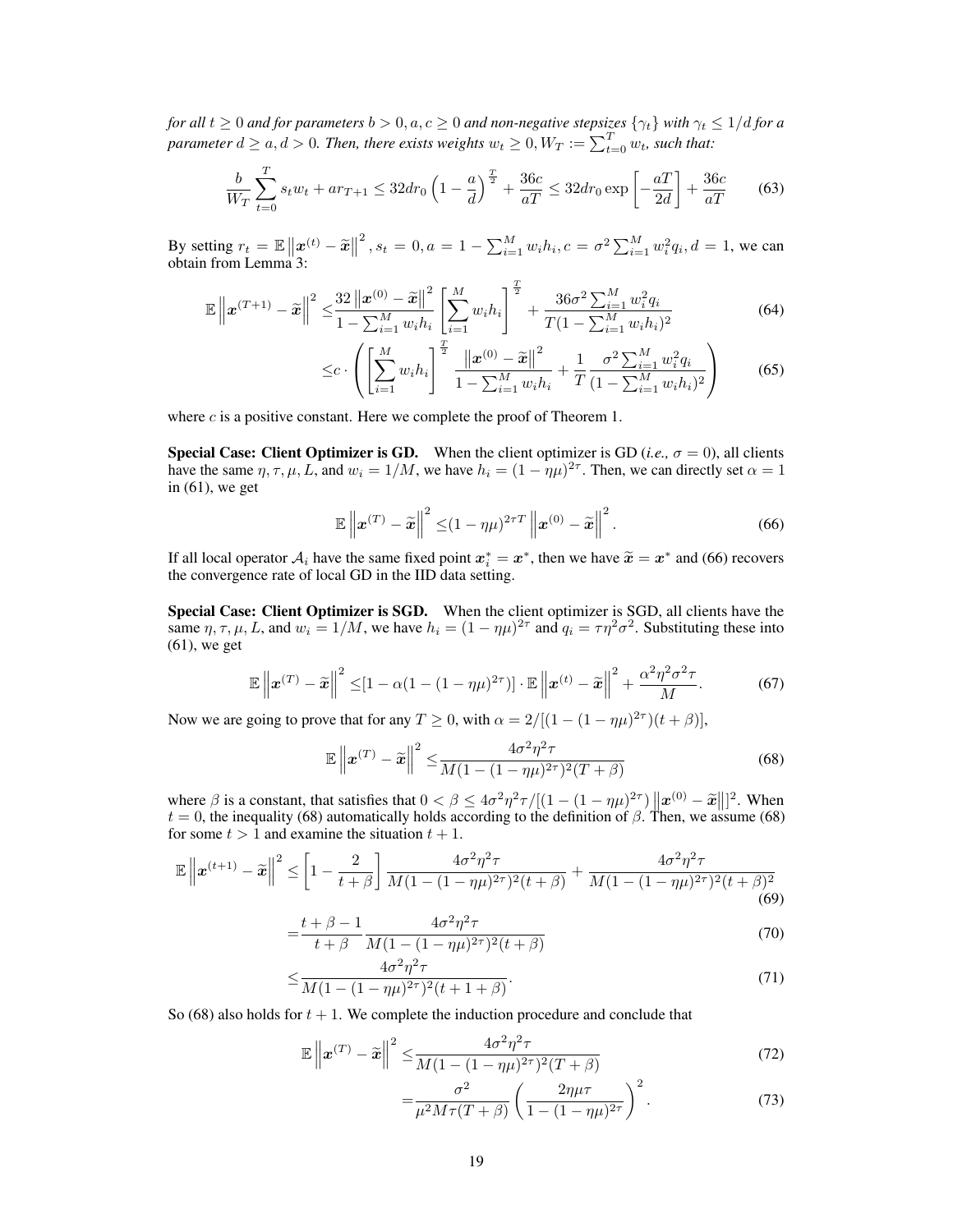When  $\tau = 1$ , we have  $\widetilde{\mathbf{x}} = \mathbf{x}^*$  and

$$
\mathbb{E}\left\|\boldsymbol{x}^{(T)}-\tilde{\boldsymbol{x}}\right\|^2 \leq \frac{\sigma^2}{\mu^2 M(T+\beta)} \left(\frac{2\eta\mu}{1-(1-\eta\mu)^2}\right)^2 \tag{74}
$$

$$
=\frac{\sigma^2}{\mu^2 M (T+\beta)} \left(\frac{2\eta\mu}{\eta\mu(2-\eta\mu)}\right)^2 \tag{75}
$$

$$
=\frac{\sigma^2}{\mu^2 M (T+\beta)} \left(\frac{2}{2-\eta\mu}\right)^2 \tag{76}
$$

<span id="page-19-3"></span><span id="page-19-1"></span>
$$
\leq \frac{4\sigma^2}{\mu^2 M (T + \beta)}\tag{77}
$$

where the last inequality follows from  $\eta \mu \leq 1$ . The result [\(77\)](#page-19-1) recovers the optimal rate for distributed synchronous SGD [\[36\]](#page-11-2). When  $\tau > 1$ , one can obtain that

$$
\mathbb{E}\left\|\boldsymbol{x}^{(T)}-\widetilde{\boldsymbol{x}}\right\|^2 \leq \frac{\sigma^2}{\mu^2 M \tau (T+\beta)}\left[z(\eta \mu)\right]^2\tag{78}
$$

where  $z(x) = 2x\tau/(1-(1-x)^{2\tau})$  for  $x > 0$ . When  $\eta\mu \to 0$ , we have  $z(\eta\mu) \simeq 1$ . In other cases, we are going to prove that if  $\eta\mu\tau$  is upper bounded, then  $z(\eta\mu)$  can also be upper bounded by some constant. In particular, we first need to prove  $z(x)$  is monotonically increasing with x by checking the derivative of  $z(x)$ :

$$
z'(x) = \frac{2\tau[1 - (1 - x)^{2\tau}] - 4x\tau^2(1 - x)^{2\tau - 1}}{[1 - (1 - x)^{2\tau}]^2}
$$
(79)

$$
= \frac{2\tau}{[1 - (1 - x)^{2\tau}]^2} \left[ 1 - (1 - x)^{2\tau} - 2x\tau (1 - x)^{2\tau - 1} \right]
$$
(80)

$$
= \frac{2\tau}{[1 - (1 - x)^{2\tau}]^2} \left[ 1 - [1 + (2\tau - 1)x](1 - x)^{2\tau - 1} \right]
$$
(81)

$$
\geq \frac{2\tau}{[1 - (1 - x)^{2\tau}]^2} \left[ 1 - (1 + x)^{(2\tau - 1)} (1 - x)^{2\tau - 1} \right]
$$
(82)

$$
= \frac{2\tau}{[1 - (1 - x)^{2\tau}]^2} \left[ 1 - (1 - x^2)^{2\tau - 1} \right] > 0.
$$
 (83)

Suppose  $\eta \mu \tau \leq 1$ , it follows that

$$
\max z(\eta \mu) = z(1/\tau) = \frac{2}{1 - (1 - \frac{1}{\tau})^{2\tau}} \le \frac{2}{1 - e^{-2}} < 3. \tag{84}
$$

Substituting [\(84\)](#page-19-2) into [\(78\)](#page-19-3), we have

<span id="page-19-2"></span>
$$
\mathbb{E}\left\|\boldsymbol{x}^{(T)} - \widetilde{\boldsymbol{x}}\right\|^2 \le \frac{9\sigma^2}{\mu^2 M \tau (T + \beta)}
$$
\n(85)

which matches the lower bound of local SGD in the IID data setting [\[37\]](#page-11-3), in which all local operator share the same fixed point  $\widetilde{x} = x^* = x_i^*$  for all *i*.

## <span id="page-19-0"></span>D Connection with Previous Works on the Minimizer Inconsistency

When client learning rates, number of local steps are the same across all clients, and non-adaptive, deterministic CLIENTOPT are used,  $\|\tilde{x} - x^*\|$  can vanish to zero along with the learning rates.<br>This phenomenon has been observed and analyzed by few recent literature in different forms, see This phenomenon has been observed and analyzed by few recent literature in different forms, see [\[19,](#page-10-13) [21,](#page-10-3) [20\]](#page-10-14). Theorem [1](#page-4-2) generalizes these results by allowing heterogeneous local hyper-parameters and adaptive, stochastic client optimizers. In addition, the non-vanishing bias was studied in [\[18\]](#page-10-2) by assuming different local learning rates and local steps at clients. In this paper, we further generalize the results by showing that even when the learning rates and local steps are the same, using local adaptive methods will lead to a non-vanishing gap. We summarize the differences in Table [6.](#page-20-0)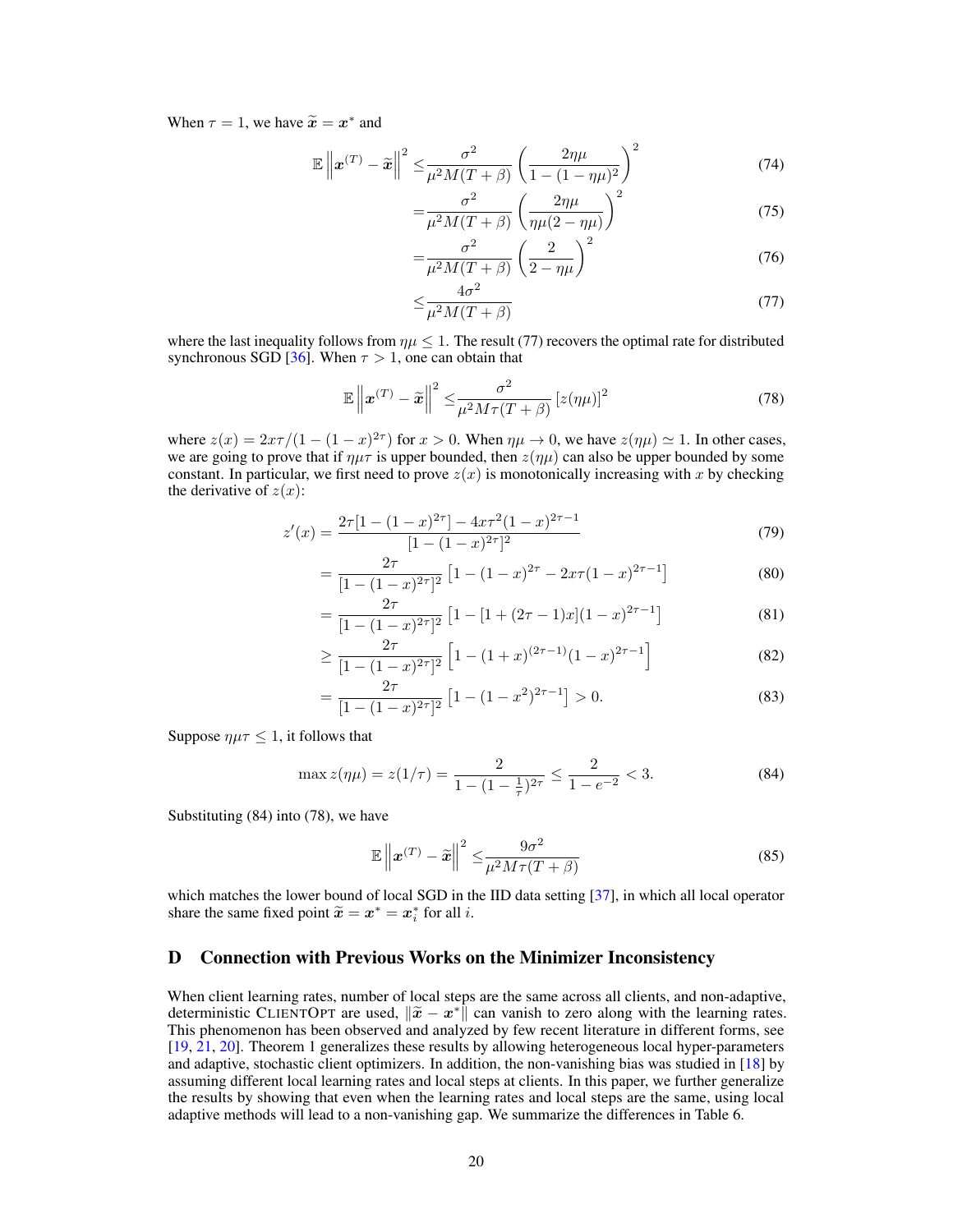<span id="page-20-0"></span>

| <b>Papers</b> | Different $\eta, \tau$ Stochastic CLIENTOPT Adaptive CLIENTOPT Non-vanishing bias |  |
|---------------|-----------------------------------------------------------------------------------|--|
|               |                                                                                   |  |
| [38]          |                                                                                   |  |
| [20]          |                                                                                   |  |
|               |                                                                                   |  |
| This paper    |                                                                                   |  |

Table 6: Comparison with previous works that studied minimizer inconsistency in different forms.

# E Proof of Theorem [2](#page-5-0)

In the quadratic problem, we can write down the analytical expression of operator  $A_i$ . Specifically, for the  $K$ -th local iterate of client  $i$ , we have

$$
\boldsymbol{x}^{(k+1)} = \boldsymbol{x}^{(k)} - \eta_i \boldsymbol{P}_i \nabla F_i(\boldsymbol{x}^{(k)})
$$
\n(86)

$$
=\boldsymbol{x}^{(k)}-\eta_i \boldsymbol{P}_i \boldsymbol{H}_i(\boldsymbol{x}^{(k)}-\boldsymbol{x}_i^*)
$$
\n(87)

$$
=(\bm{I}-\eta_i\bm{P}_i\bm{H}_i)(\bm{x}^{(k)}-\bm{x}_i^*)+\bm{x}_i^*.
$$
 (88)

That is,

$$
\boldsymbol{x}^{(k+1)} - \boldsymbol{x}_i^* = (\boldsymbol{I} - \eta_i \boldsymbol{P}_i \boldsymbol{H}_i)^{k+1} (\boldsymbol{x} - \boldsymbol{x}_i^*). \tag{89}
$$

According to the definition of  $A_i$ , we have

$$
\mathcal{A}_i(\boldsymbol{x};\tau_i) = (\boldsymbol{I} - \eta_i \boldsymbol{P}_i \boldsymbol{H}_i)^{\tau_i} (\boldsymbol{x} - \boldsymbol{x}_i^*) + \boldsymbol{x}_i^*,
$$
\n(90)

$$
\mathcal{A}(\boldsymbol{x}) = \sum_{i=1}^{M} w_i [(\boldsymbol{I} - \eta_i \boldsymbol{P}_i \boldsymbol{H}_i)^{\tau_i} (\boldsymbol{x} - \boldsymbol{x}_i^*) + \boldsymbol{x}_i^*]. \tag{91}
$$

We first show that  $A$  is contractive. Note that

$$
\mathcal{A}(\boldsymbol{x}) - \mathcal{A}(\boldsymbol{y}) = \left[ \sum_{i=1}^{M} w_i (\boldsymbol{I} - \eta_i \boldsymbol{P}_i \boldsymbol{H}_i)^{\tau_i} \right] (\boldsymbol{x} - \boldsymbol{y}). \tag{92}
$$

Therefore, as long as the operator norm of  $\sum_{i=1}^{M} w_i (I - \eta_i P_i H_i)^{\tau_i}$  is smaller than 1, the operator  $\mathcal A$ is contractive and has a unique fixed point  $\widetilde{x}$ . Next, we are going to find the analytical expression of  $\widetilde{x}$ . We have  $\widetilde{x}$ . We have

$$
\widetilde{\boldsymbol{x}} - \mathcal{A}(\widetilde{\boldsymbol{x}}) = \sum_{i=1}^{M} w_i [\boldsymbol{I} - (\boldsymbol{I} - \eta_i \boldsymbol{P}_i \boldsymbol{H}_i)^{\tau_i}] (\widetilde{\boldsymbol{x}} - \boldsymbol{x}_i^*) = 0.
$$
\n(93)

After minor rearranging, it follows that

$$
\widetilde{\boldsymbol{x}} = \left[ \sum_{i=1}^{M} w_i [\boldsymbol{I} - (\boldsymbol{I} - \eta_i \boldsymbol{P}_i \boldsymbol{H}_i)^{\tau_i}] \right]^{-1} \left[ \sum_{i=1}^{M} w_i [\boldsymbol{I} - (\boldsymbol{I} - \eta_i \boldsymbol{P}_i \boldsymbol{H}_i)^{\tau_i}] \boldsymbol{x}_i^* \right]. \tag{94}
$$

When  $\eta_i = \gamma_i \eta$  and  $\eta$  approaches to zero, we have  $\bm{I} - (\bm{I} - \eta_i \bm{P}_i \bm{H}_i)^{\tau_i} \simeq \eta_i \tau_i \bm{P}_i \bm{H}_i$  and

$$
\lim_{\eta \to 0} \widetilde{\boldsymbol{x}} = \left[ \sum_{i=1}^{M} w_i \gamma_i \tau_i \boldsymbol{P}_i \boldsymbol{H}_i \right]^{-1} \left[ \sum_{i=1}^{M} w_i \gamma_i \tau_i \boldsymbol{P}_i \boldsymbol{H}_i \boldsymbol{x}_i^* \right]. \tag{95}
$$

Here we complete the proof.

# <span id="page-20-1"></span>F Proof for the Convergence of Local Correction

#### F.1 Main Results

Without loss of generalities, suppose that at the  $t$ -th round, the local model changes of client  $i$  can be written as

$$
\boldsymbol{x}^{(t)} - A_i(\boldsymbol{x}^{(t)}; \tau_i) = \eta_i \sum_{k=0}^{\tau_i - 1} \boldsymbol{B}_i^{(t,k)} \nabla F_i(\boldsymbol{x}_i^{(t,k)})
$$
(96)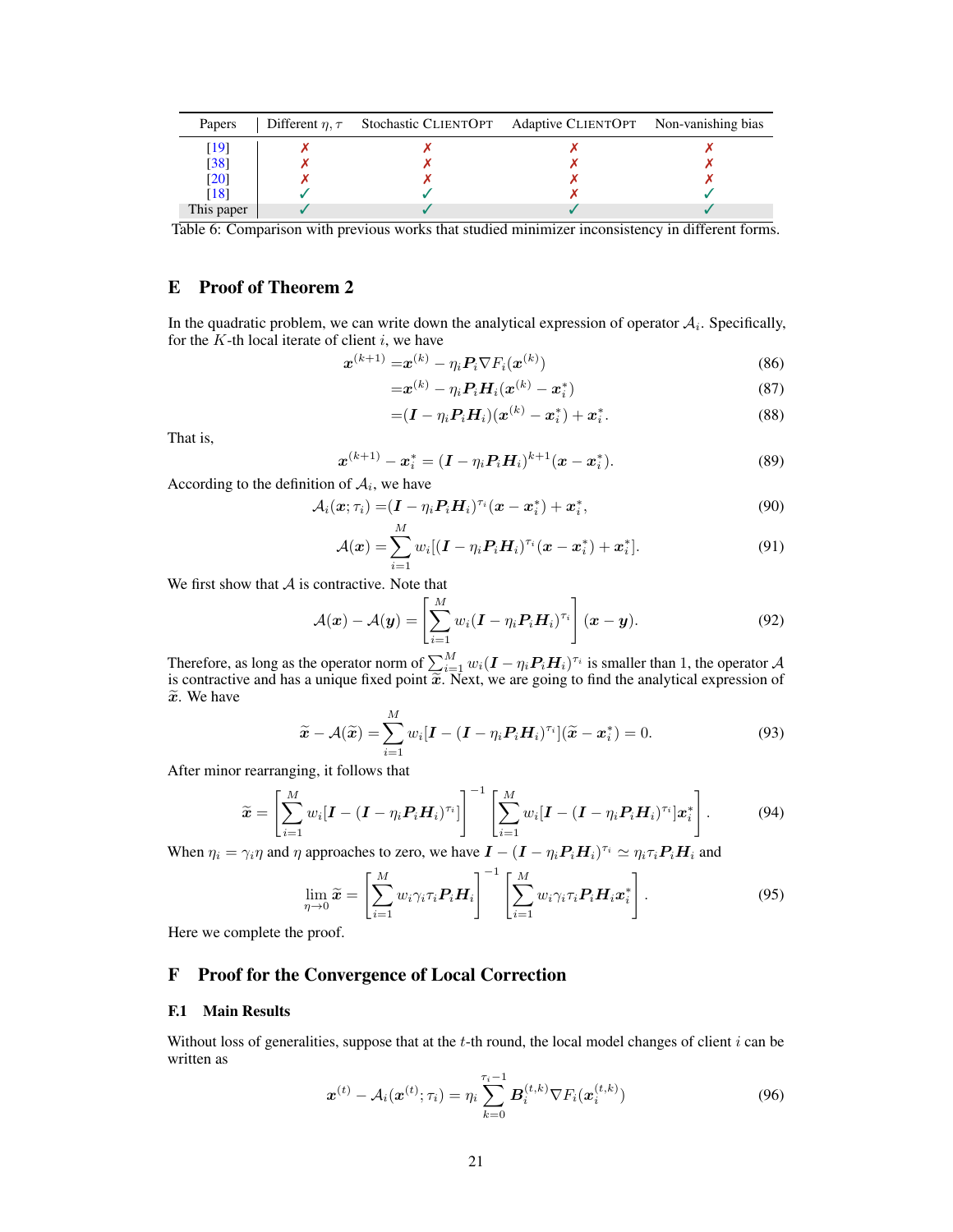where  $\eta_i$  is the client learning rate,  $\{B_i^{(t,k)}\}$  are symmetric and positive definite matrices, and  $x_i^{(t,k)}$  denotes the local iterate after performing k local steps. When the local correction technique is applied, the client will send the following normalized local changes to the server:

$$
\boldsymbol{h}_{i}^{(t)} = \frac{1}{\sum_{k=0}^{\tau_{i}-1} \boldsymbol{B}_{i}^{(t,k)}} \sum_{k=0}^{\tau_{i}-1} \boldsymbol{B}_{i}^{(t,k)} \nabla F_{i}(\boldsymbol{x}_{i}^{(t,k)}) := \sum_{k=0}^{\tau_{i}-1} \boldsymbol{A}_{i}^{(t,k)} \nabla F_{i}(\boldsymbol{x}_{i}^{(t,k)})
$$
(97)

where  $A_i^{(t,k)} = B_i^{(t,k)} / \sum_{k=0}^{\tau_i-1} B_i^{(t,k)}$  and  $\sum_{k=0}^{\tau_i-1} A_i^{(t,k)} = I$ . Then, the server will aggregate the normalized local changes and update the global model as follows

<span id="page-21-2"></span>
$$
\boldsymbol{x}^{(t+1)} = \boldsymbol{x}^{(t)} - \alpha \sum_{i=1}^{M} w_i \boldsymbol{h}_i^{(t)}
$$
(98)

where  $\alpha$  denotes the server learning rate.

Our convergence analysis will be centered around the following assumptions.

<span id="page-21-0"></span>**Assumption 3.** *Each local objective is Lipschitz smooth, that is,*  $\|\nabla F_i(\boldsymbol{x}) - \nabla F_i(\boldsymbol{y})\| \leq$  $L\|\boldsymbol{x} - \boldsymbol{y}\|$ ,  $\forall i \in [M]$ .

**Assumption 4.** The matrices  $\{A_i^{(t,k)}\}$  are positive-definite symmetric matrices and have bounded  $\textit{operator norm: } \left\| \bm{A}_i^{(t,k)} \right\|_{op} \leq \Lambda/\tau_i.$ 

<span id="page-21-1"></span>Assumption 5. *The pre-conditioned gradients at each local iteration have bounded norm, i.e.,*  $\left\| \boldsymbol{B}_{i}^{(t,k)} \nabla F_{i}(\boldsymbol{x}_{i}^{(t,k)}) \right\| \leq G.$ 

<span id="page-21-4"></span>Theorem 3 (Convergence Guarantee for Local Correction Technique). *Suppose all clients have the same client learning rate*  $η$  *and the same number of local sptes*  $τ$ *. Under Assumptions* [3](#page-21-0) *to* [5,](#page-21-1) *if the server learning rate is set as*  $\alpha = \eta \tau \leq 1/L$  *and the client learning rate is* 

<span id="page-21-3"></span>
$$
\eta = \min\left\{\frac{1}{\tau L}, \frac{1}{\tau T^{\frac{1}{3}}} \left(\frac{D}{L^2 \Lambda G^2}\right)^{\frac{1}{3}}\right\} \tag{99}
$$

where  $D = F(\boldsymbol{x}^{(0)}) - F_{\textit{inf}}$ , then the global iterate [\(98\)](#page-21-2) converges at the following rate:

$$
\min_{t \in [0,T]} \left\| \nabla F(\boldsymbol{x}^{(t)}) \right\|^2 = \mathcal{O}\left(\frac{1}{T} + \frac{\Lambda^{\frac{1}{3}} G^{\frac{2}{3}}}{T^{\frac{2}{3}}}\right). \tag{100}
$$

It is worth noting that the convergence rate [\(100\)](#page-21-3) matches previous results in [\[39,](#page-11-5) [40\]](#page-11-6) in the deterministic, non-IID data setting. Theorem [3](#page-21-4) shows that using adaptive client optimizers together with local correction can preserve the same convergence rate as vanilla GD client optimizer and there is no non-vanishing solution bias.

## F.2 Technical Lemmas

<span id="page-21-7"></span>**Lemma 4.** Suppose  $A_k \in \mathbb{R}^{d \times d}$ ,  $k \in [1, K]$  are symmetric positive definite matrices.

<span id="page-21-5"></span>
$$
\left\| \sum_{k=1}^{K} A_{k} b_{k} \right\|^{2} \leq \left\| A_{s} \right\|_{op}^{2} \left\| A_{s}^{-1} \right\|_{op} \sum_{k=1}^{K} \left\| A_{k} \right\|_{op} \left\| b_{k} \right\|^{2}
$$
(101)

where  $\boldsymbol{A}_s = \sum_{k=1}^K \boldsymbol{A}_k$ .

*Proof.* We define  $\widetilde{A}_k = (\sum_{k=1}^K A_k)^{-1} A_k = A_s^{-1} A_k$ . It directly follws that  $\sum_{k=1}^K \widetilde{A}_k = I$ . For the left hand side of [\(101\)](#page-21-5), we have

<span id="page-21-6"></span>
$$
\left\| \sum_{k=1}^{K} \boldsymbol{A}_k \boldsymbol{b}_k \right\|^2 = \left\| \boldsymbol{A}_s \sum_{k=1}^{K} \widetilde{\boldsymbol{A}}_k \boldsymbol{b}_k \right\|^2 = \left\| \boldsymbol{A}_s \overline{\boldsymbol{b}} \right\|^2 \leq \left\| \boldsymbol{A}_s \right\|_{\mathrm{op}}^2 \left\| \overline{\boldsymbol{b}} \right\|^2 \tag{102}
$$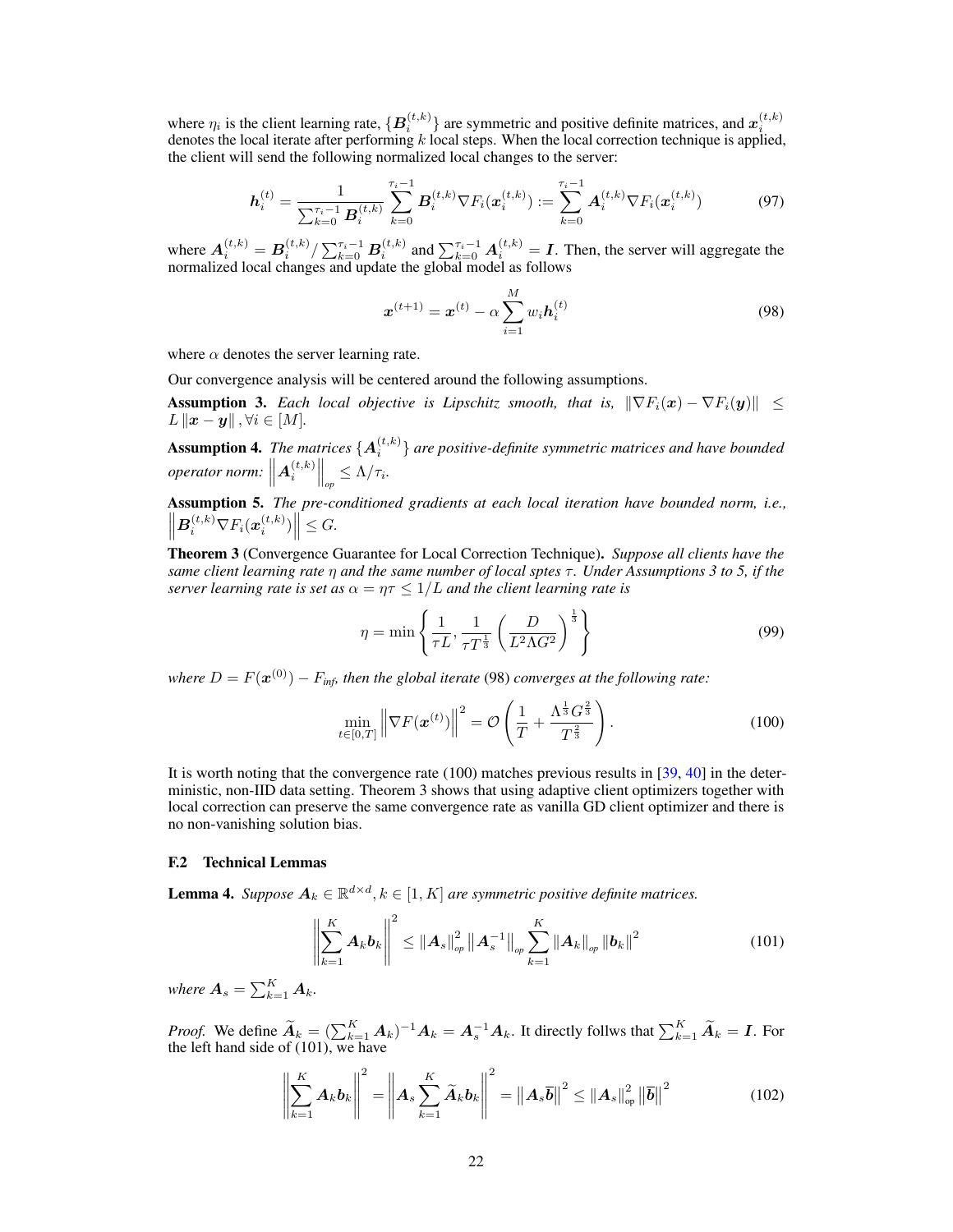where  $\overline{\bm{b}} = \sum_{k=1}^K \widetilde{\bm{A}}_k \bm{b}_k$ . On the other hand, let  $\bm{v}_k = \bm{b}_k - \overline{\bm{b}}$  and note that

$$
\operatorname{Tr}\left(\sum_{k=1}^{K}\widetilde{\boldsymbol{A}}_{k}\boldsymbol{b}_{k}\boldsymbol{b}_{k}^{\top}\right)=\operatorname{Tr}\left(\sum_{k=1}^{K}\widetilde{\boldsymbol{A}}_{k}(\boldsymbol{b}_{k}-\overline{\boldsymbol{b}}+\overline{\boldsymbol{b}})(\boldsymbol{b}_{k}-\overline{\boldsymbol{b}}+\overline{\boldsymbol{b}})^{\top}\right)
$$
(103)

$$
= \operatorname{Tr}\left(\sum_{k=1}^{K} \widetilde{\boldsymbol{A}}_{k}\left(\boldsymbol{v}_{k}\boldsymbol{v}_{k}^{\top}+\boldsymbol{v}_{k}\overline{\boldsymbol{b}}^{\top}+\overline{\boldsymbol{b}}\boldsymbol{v}_{k}^{\top}+\overline{\boldsymbol{b}}\ \overline{\boldsymbol{b}}^{\top}\right)\right) \tag{104}
$$

$$
= \underbrace{\mathrm{Tr}\left(\sum_{k=1}^{K}\widetilde{A}_{k}\boldsymbol{v}_{k}\boldsymbol{v}_{k}^{\top}\right)}_{\geq 0} + \underbrace{\mathrm{Tr}\left(\sum_{k=1}^{K}\widetilde{A}_{k}\boldsymbol{v}_{k}\overline{\boldsymbol{b}}^{\top}\right)}_{=0} + \mathrm{Tr}\left(\sum_{k=1}^{K}\widetilde{A}_{k}\overline{\boldsymbol{b}}\boldsymbol{v}_{k}^{\top}\right) + \mathrm{Tr}\left(\overline{\boldsymbol{b}}\ \overline{\boldsymbol{b}}^{\top}\right). \tag{105}
$$

For the third term, we have

$$
\operatorname{Tr}\left(\sum_{k=1}^{K} \widetilde{\boldsymbol{A}}_{k} \overline{\boldsymbol{b}} \boldsymbol{v}_{k}^{\top}\right) = \operatorname{Tr}\left(\sum_{k=1}^{K} \boldsymbol{v}_{k}^{\top} \widetilde{\boldsymbol{A}}_{k} \overline{\boldsymbol{b}}\right) = \operatorname{Tr}\left(\sum_{k=1}^{K} \boldsymbol{v}_{k}^{\top} \widetilde{\boldsymbol{A}}_{k}^{\top} \overline{\boldsymbol{b}}\right) = 0.
$$
 (106)

Therefore, we can obtain that

$$
\left\|\overline{\boldsymbol{b}}\right\|^2 = \text{Tr}\left(\overline{\boldsymbol{b}} \ \overline{\boldsymbol{b}}^{\top}\right) \leq \text{Tr}\left(\sum_{k=1}^K \widetilde{\boldsymbol{A}}_k \boldsymbol{b}_k \boldsymbol{b}_k^{\top}\right) \tag{107}
$$

$$
=\sum_{k=1}^{K} \boldsymbol{b}_{k}^{\top} \widetilde{\boldsymbol{A}}_{k} \boldsymbol{b}_{k} \tag{108}
$$

$$
\leq \sum_{k=1}^{K} \left\| \widetilde{A}_k \right\|_{op} \left\| \boldsymbol{b}_k \right\|^2 \tag{109}
$$

$$
\leq \|A_s^{-1}\|_{\text{op}} \sum_{k=1}^K \|A_k\|_{\text{op}} \|b_k\|^2.
$$
 (110)

Substituting [\(110\)](#page-22-0) into [\(102\)](#page-21-6), it follows that

$$
\left\| \sum_{k=1}^{K} A_{k} b_{k} \right\|^{2} \leq \left\| A_{s} \right\|_{op}^{2} \left\| A_{s}^{-1} \right\|_{op} \sum_{k=1}^{K} \left\| A_{k} \right\|_{op} \left\| b_{k} \right\|^{2}.
$$
 (111)

<span id="page-22-3"></span><span id="page-22-2"></span><span id="page-22-1"></span><span id="page-22-0"></span>
$$
\qquad \qquad \Box
$$

## F.3 Proof of Theorem [3](#page-21-4)

Since each local objective is L-smooth, we have

$$
F(\mathbf{x}^{(t+1)}) - F(\mathbf{x}^{(t)})
$$
  
\n
$$
\leq -\alpha \left\langle \nabla F(\mathbf{x}^{(t)}), \sum_{i=1}^{M} w_i \mathbf{h}_i^{(t)} \right\rangle + \frac{\alpha^2 L}{2} \left\| \sum_{i=1}^{M} w_i \mathbf{h}_i^{(t)} \right\|^2
$$
  
\n
$$
\left\| \sum_{i=1}^{M} w_i \mathbf{h}_i^{(t)} \right\|^2
$$
  
\n
$$
\left\| \sum_{i=1}^{M} w_i \mathbf{h}_i^{(t)} \right\|^2
$$
  
\n
$$
M = \left\| \sum_{i=1}^{M} w_i \mathbf{h}_i^{(t)} \right\|^2
$$
 (112)

$$
= -\frac{\alpha}{2} \left[ \left\| \nabla F(\mathbf{x}^{(t)}) \right\|^2 + \left\| \sum_{i=1}^M w_i \mathbf{h}_i^{(t)} \right\|^2 - \left\| \nabla F(\mathbf{x}^{(t)}) - \sum_{i=1}^M w_i \mathbf{h}_i^{(t)} \right\|^2 \right] + \frac{\alpha^2 L}{2} \left\| \sum_{i=1}^M w_i \mathbf{h}_i^{(t)} \right\|^2
$$
(113)

$$
\leq -\frac{\alpha}{2} \left\| \nabla F(\boldsymbol{x}^{(t)}) \right\|^2 + \frac{\alpha}{2} \left\| \nabla F(\boldsymbol{x}^{(t)}) - \sum_{i=1}^M w_i \boldsymbol{h}_i^{(t)} \right\|^2 \tag{114}
$$

$$
\leq -\frac{\alpha}{2}\left\|\nabla F(\boldsymbol{x}^{(t)})\right\|^2 + \frac{\alpha}{2}\sum_{i=1}^M w_i\left\|\nabla F_i(\boldsymbol{x}^{(t)}) - \boldsymbol{h}_i^{(t)}\right\|^2\tag{115}
$$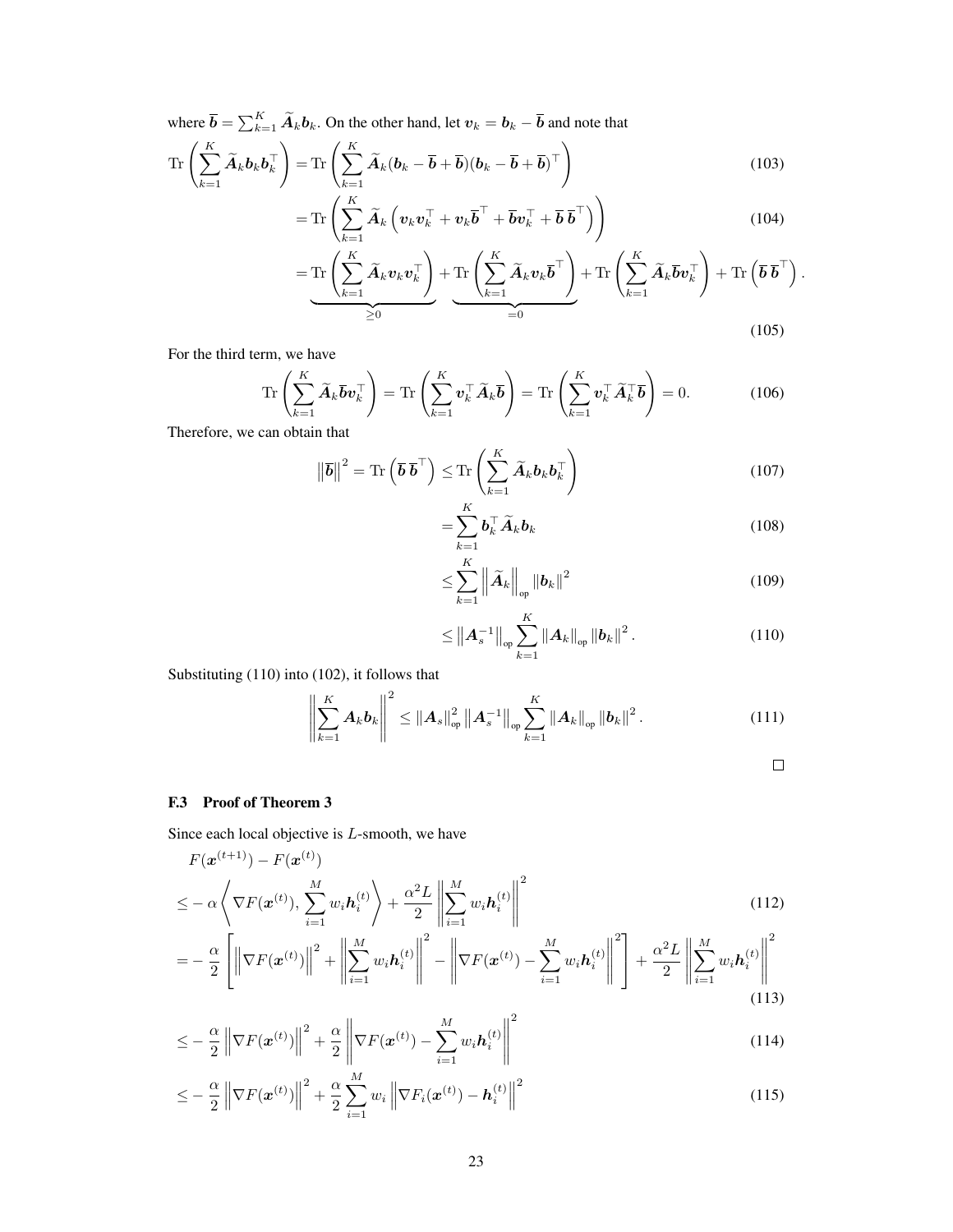where [\(113\)](#page-22-1) uses the fact:  $\langle a, b \rangle = \frac{1}{2} \|\|a\|^2 + \|b\|^2 - \|a - b\|^2$ , [\(114\)](#page-22-2) follows from the assumption  $\alpha L < 1$ , and [\(115\)](#page-22-3) is obtained by applying Jensen's Inequality. For the second term in (115), we can further bound it as follows:

$$
\left\| \nabla F_i(\boldsymbol{x}^{(t)}) - \boldsymbol{h}_i^{(t)} \right\|^2 = \left\| \sum_{k=0}^{\tau_i - 1} \boldsymbol{A}_i^{(t,k)} \left[ \nabla F_i(\boldsymbol{x}^{(t)}) - \nabla F_i(\boldsymbol{x}_i^{(t,k)}) \right] \right\|^2 \tag{116}
$$

<span id="page-23-0"></span>
$$
\leq \sum_{k=0}^{\tau_i-1} \left\| \boldsymbol{A}_i^{(t,k)} \right\|_{\text{op}} \left\| \nabla F_i(\boldsymbol{x}^{(t)}) - \nabla F_i(\boldsymbol{x}_i^{(t,k)}) \right\|^2 \tag{117}
$$

$$
\leq L^{2} \sum_{k=0}^{\tau_{i}-1} \left\| \mathbf{A}_{i}^{(t,k)} \right\|_{\text{op}} \left\| \boldsymbol{x}^{(t)} - \boldsymbol{x}_{i}^{(t,k)} \right\|^{2} \tag{118}
$$

<span id="page-23-3"></span><span id="page-23-2"></span><span id="page-23-1"></span>
$$
\leq \frac{L^2 \Lambda}{\tau_i} \sum_{k=0}^{\tau_i - 1} \left\| \boldsymbol{x}^{(t)} - \boldsymbol{x}_i^{(t,k)} \right\|^2 \tag{119}
$$

$$
=\frac{L^2\Lambda}{\tau_i} \sum_{k=0}^{\tau_i-1} \left\| \Delta_i^{(t,k)} \right\|^2 \tag{120}
$$

where [\(117\)](#page-23-0) follows Lemma [4,](#page-21-7) [\(118\)](#page-23-1) is based on the Lipschitz smoothness of the local objectives, and [\(119\)](#page-23-2) uses the assumption that matrices  $A_i^{(t,k)}$  have bounded operator norm. Substituting [\(120\)](#page-23-3) into  $(115)$ , we have

$$
F(\mathbf{x}^{(t+1)}) - F(\mathbf{x}^{(t)}) \leq -\frac{\alpha}{2} \left\| \nabla F(\mathbf{x}^{(t)}) \right\|^2 + \frac{\alpha L^2 \Lambda}{2} \sum_{i=1}^M \frac{w_i}{\tau_i} \sum_{k=0}^{\tau_i - 1} \left\| \Delta_i^{(t,k)} \right\|^2. \tag{121}
$$

Taking the sum from  $t = 0$  to  $t = T - 1$  and rearranging, we obtain

$$
\frac{1}{T} \sum_{t=0}^{T-1} \left\| \nabla F(\mathbf{x}^{(t)}) \right\|^2 \le \frac{2(F(\mathbf{x}^{(0)}) - F(\mathbf{x}^{(T)}))}{\alpha T} + \frac{L^2 \Lambda}{T} \sum_{t=0}^{T-1} \sum_{i=1}^M \frac{w_i}{\tau_i} \sum_{k=0}^{\tau_i - 1} \left\| \Delta_i^{(t,k)} \right\|^2 \tag{122}
$$

$$
\leq \frac{2(F(\mathbf{x}^{(0)}) - F_{\text{inf}})}{\alpha T} + \frac{L^2 \Lambda}{T} \sum_{t=0}^{T-1} \sum_{i=1}^{M} \frac{w_i}{\tau_i} \sum_{k=0}^{\tau_i - 1} \left\| \Delta_i^{(t,k)} \right\|^2.
$$
 (123)

On the other hand, note that

$$
\left\| \Delta_i^{(t,k)} \right\|^2 = \eta_i^2 \left\| \sum_{s=0}^{k-1} \boldsymbol{B}_i^{(t,s)} \nabla F_i(\boldsymbol{x}_i^{(t,s)}) \right\|^2 \le k^2 \eta_i^2 G^2 \le \tau_i^2 \eta_i^2 G^2. \tag{124}
$$

Substituting [\(124\)](#page-23-4) into [\(123\)](#page-23-5), we have

$$
\frac{1}{T} \sum_{t=0}^{T-1} \left\| \nabla F(\boldsymbol{x}^{(t)}) \right\|^2 \le \frac{2(F(\boldsymbol{x}^{(0)}) - F_{\text{inf}})}{\alpha T} + \frac{L^2 \Lambda}{T} \sum_{t=0}^{T-1} \sum_{i=1}^M w_i \eta_i^2 \tau_i^2 G^2 \tag{125}
$$

<span id="page-23-5"></span><span id="page-23-4"></span>
$$
=\frac{2(F(\mathbf{x}^{(0)}) - F_{\text{inf}})}{\alpha T} + L^2 \Lambda G^2 \sum_{i=1}^{M} w_i \eta_i^2 \tau_i^2
$$
(126)

If we let  $\alpha = \sum_{i=1}^{M} w_i \eta_i \tau_i \leq 1/L$ , then it follows that

$$
\frac{1}{T} \sum_{t=0}^{T-1} \left\| \nabla F(\boldsymbol{x}^{(t)}) \right\|^2 \le \frac{2(F(\boldsymbol{x}^{(0)}) - F_{\text{inf}})}{\sum_{i=1}^M w_i \eta_i \tau_i T} + L^2 \Lambda G^2 \sum_{i=1}^M w_i \eta_i^2 \tau_i^2.
$$
\n(127)

When  $\eta_i = \eta, \tau_i = \tau, w_i = 1/M$ , we have

$$
\frac{1}{T} \sum_{t=0}^{T-1} \left\| \nabla F(\mathbf{x}^{(t)}) \right\|^2 \le \frac{2(F(\mathbf{x}^{(0)}) - F_{\text{inf}})}{\eta \tau T} + L^2 \Lambda G^2 \eta^2 \tau^2 \tag{128}
$$

$$
\leq \frac{DL}{T} + \frac{(D^2 L^2 \Lambda G^2)^{\frac{1}{3}}}{T^{\frac{2}{3}}} \tag{129}
$$